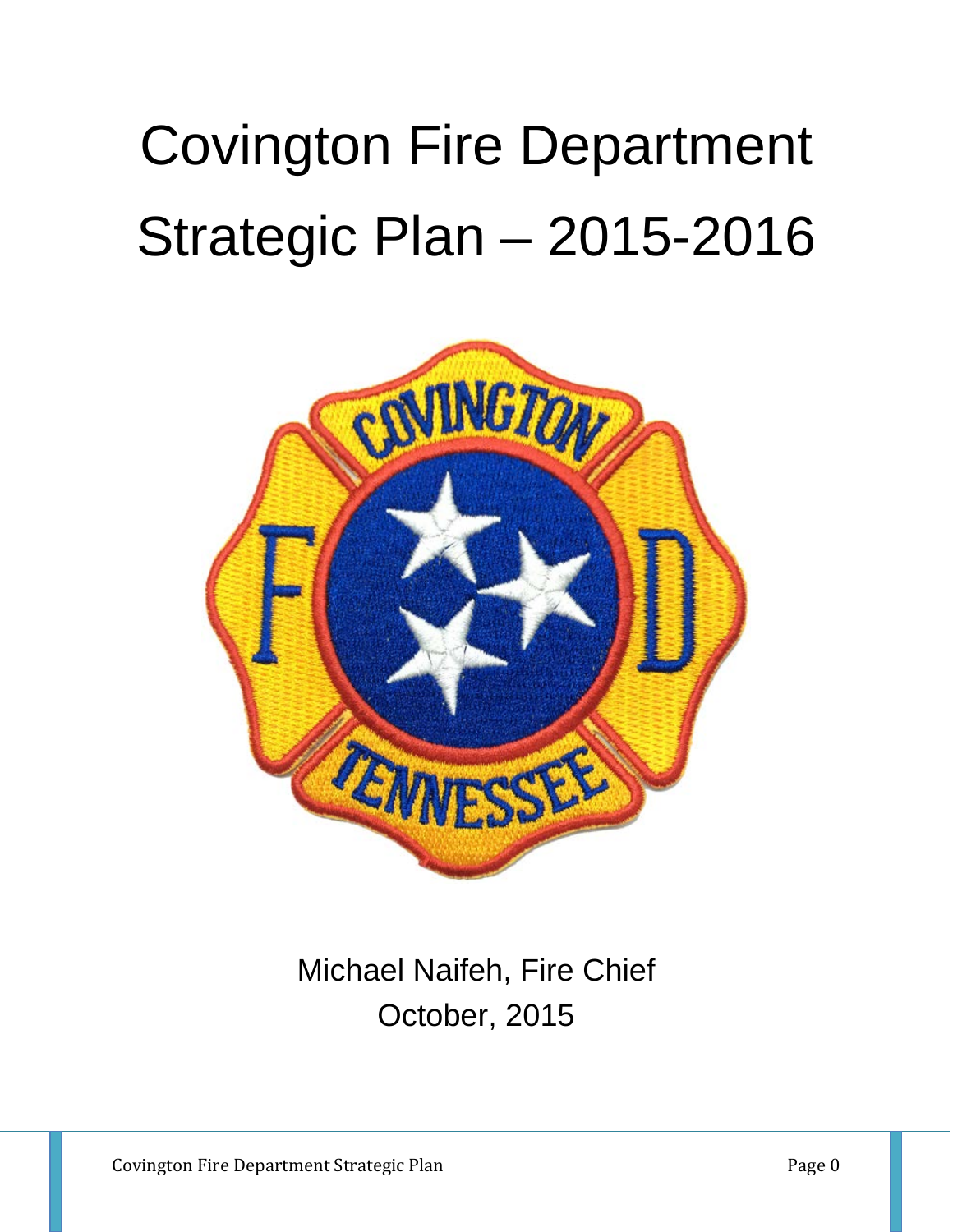| <b>Table of Contents</b> |  |
|--------------------------|--|
|                          |  |
|                          |  |
|                          |  |
|                          |  |
|                          |  |
|                          |  |
|                          |  |
|                          |  |
|                          |  |
|                          |  |
|                          |  |
|                          |  |
|                          |  |
|                          |  |
|                          |  |
|                          |  |
|                          |  |
|                          |  |
|                          |  |
|                          |  |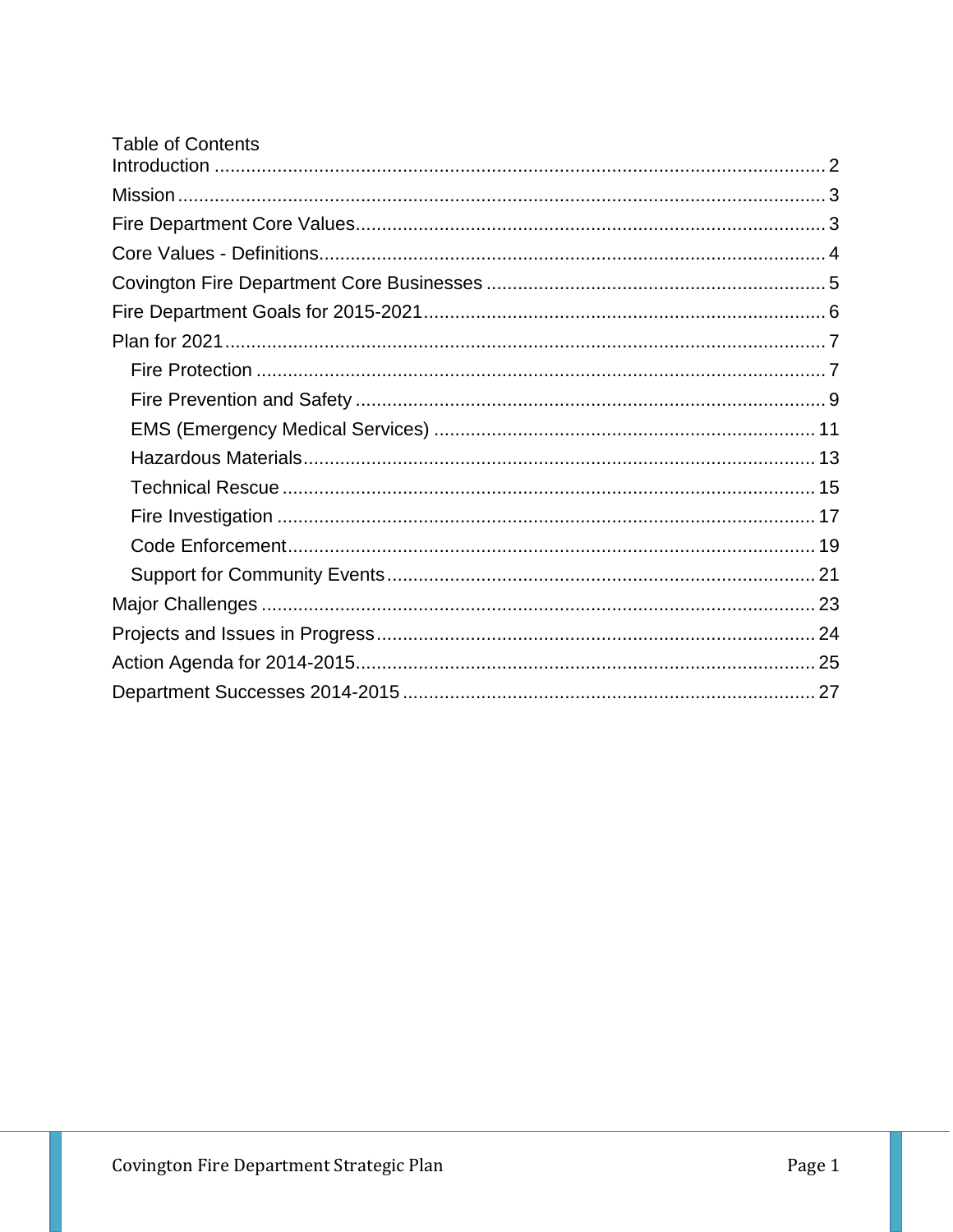#### <span id="page-2-0"></span>**Introduction**

The members of the Covington Fire Department serving the residents, business owners, and visitors to our city with pride, honor, and integrity. In the beginning, the department responded to fires only. As Covington grew, the fire department grew, and the role of the fire department expanded from simply being a department that fought fires to an all-hazards emergency response organization that is a vital part of the community.

In August 2015, the fire department began its first-ever strategic planning process, facilitated by the fire management consultant from the University of Tennessee's Municipal Technical Advisory Service (MTAS). MTAS reviewed the fire department's budget, history, response records, and other data before facilitating a two-day retreat to create the framework for this strategic plan. During the retreat, staff reviewed the fire department's operations, capabilities, and future needs against nationally accepted standards from the National Fire Protection Association (NFPA), the Center for Public Safety Excellence, the International City/County Management Association (ICMA), and the Insurance Services Office (ISO). Key fire department personnel involved in the strategic planning process included:

> Michael Naifeh, Fire Chief Scott Davis, Captain Tommy Dunavant, Captain Glenn Travis, Captain Sammy Beasley, Inspector Mark Heaston, CARE Richard Griggs, Lieutenant

This strategic plan is a living, operationally useful document that serves as a roadmap for the fire department on its continuing journey of providing and improving fire protection, fire prevention, emergency medical, technical rescue, and other emergency and essential services for the community. The plan sets short-term direction, builds a shared vision, and sets goals and objectives. The plan should be a resource for budget development and discussion on future planning and development in the community. To remain current, the fire department must review and update the plan annually.

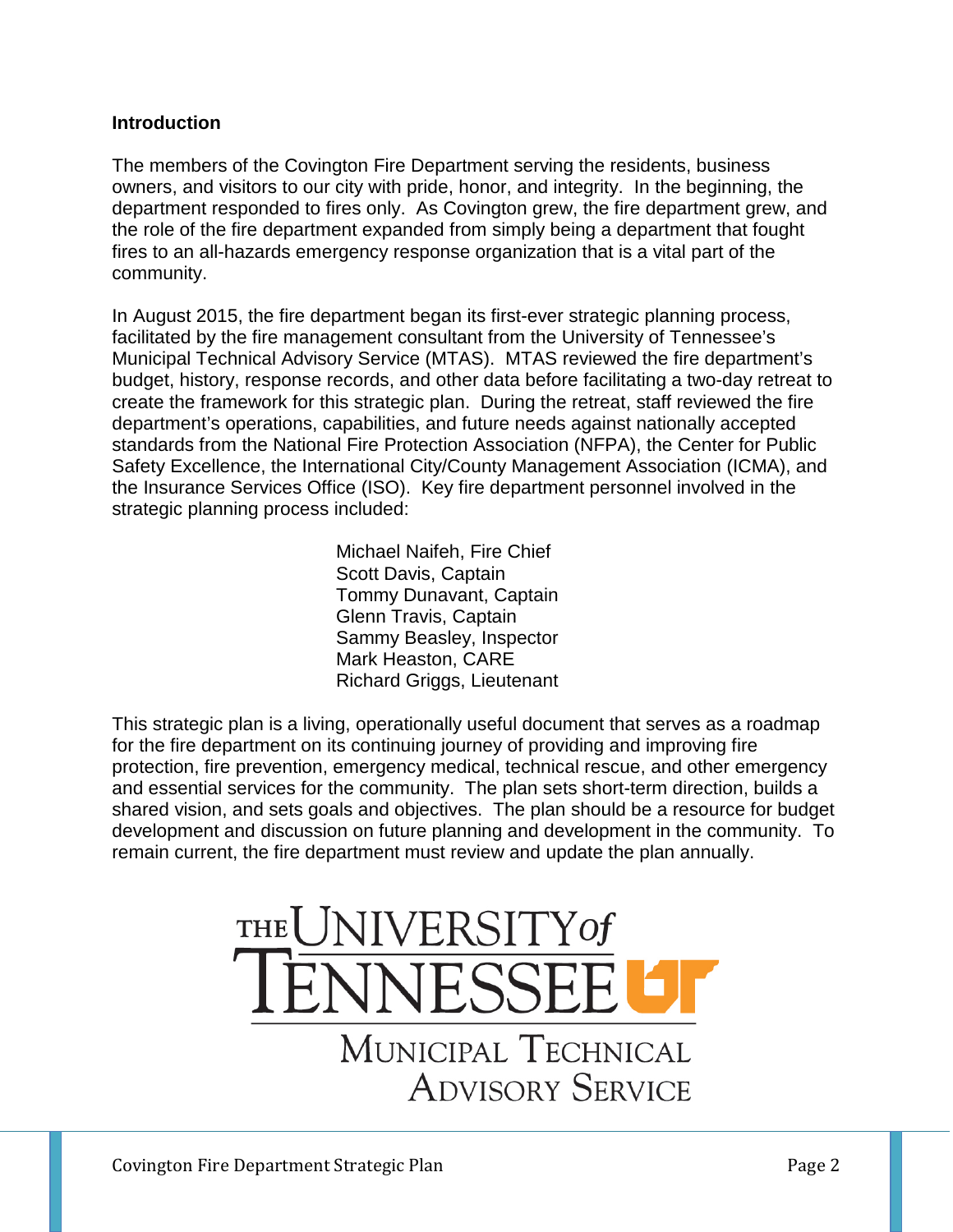#### **Covington Fire Department Strategic Plan – 2015-2021**

#### <span id="page-3-0"></span>**Mission**

The Covington Fire Department is committed to serving the citizens, business community, and visitors to the City of Covington with the highest levels of life, environment, and property conservation and protection. We will achieve this through prevention, education, preparation, response, and suppression. The department will deliver all services with the highest level of care, professionalism, and compassion to all those affected or in need of our services.

#### <span id="page-3-1"></span>**Fire Department Core Values**

We, the members of the Covington Fire Department, serve our community with:

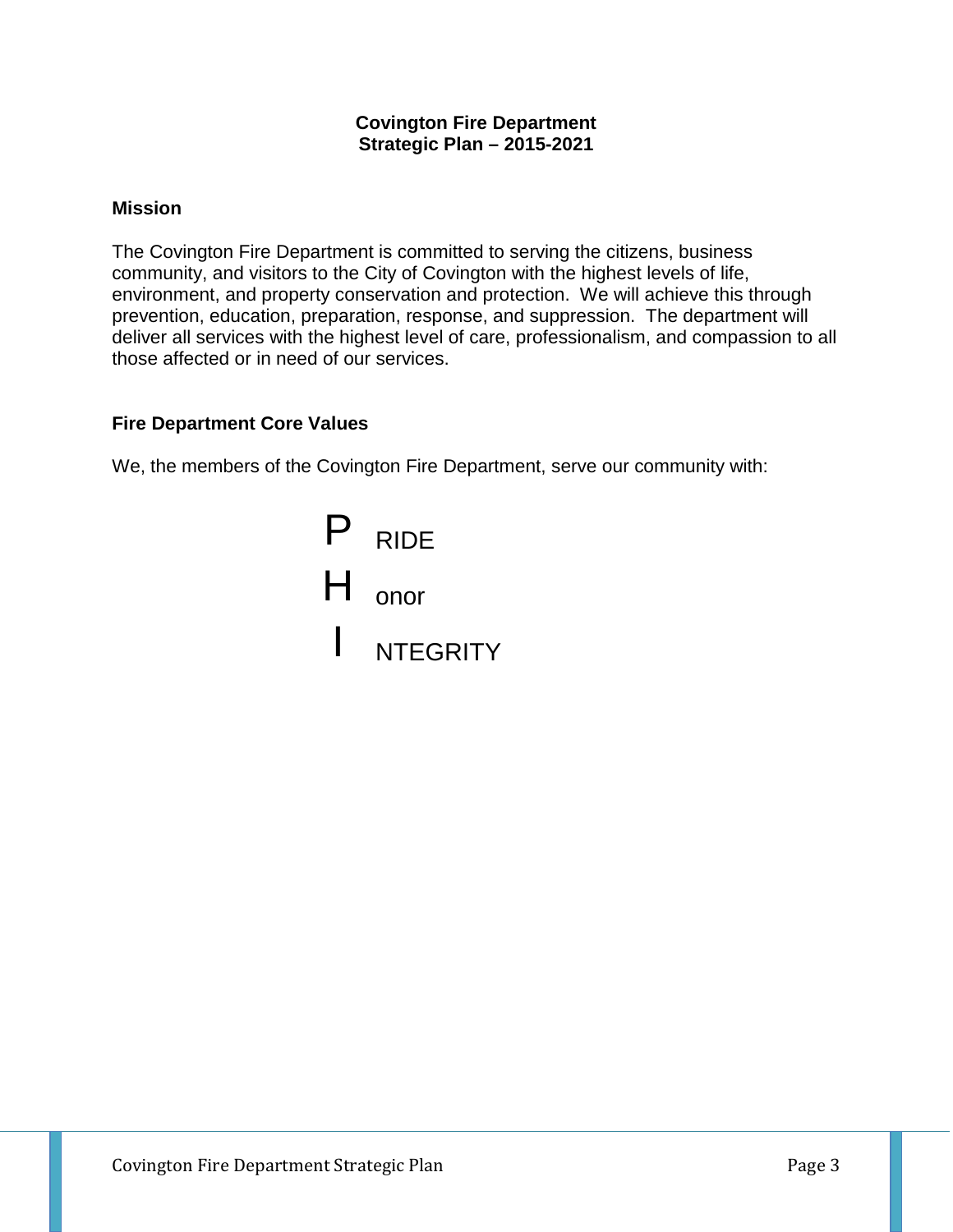#### <span id="page-4-0"></span>**Core Values - Definitions**

#### **Core Value 1**: **Pride**

#### **Means:**

- $\checkmark$  All fire personnel are well-trained and educated for their jobs
- $\checkmark$  We value professional development
- $\checkmark$  We evaluate performance through results

#### **Core Value 2**: Honor

#### **Means:**

- $\checkmark$  We act with honesty and personal integrity
- $\checkmark$  We are reliable: we deliver on commitments and assignments
- $\checkmark$  We work well with other city departments

#### **Core Value 3**: **Integrity**

#### **Means:**

- $\checkmark$  We take responsibility for our own actions and behaviors
- $\checkmark$  We hold ourselves accountable for our actions
- $\checkmark$  We treat everyone fairly and equitably
- $\checkmark$  We demonstrate leadership in everything we do
- $\checkmark$  We are loyal to each other and the city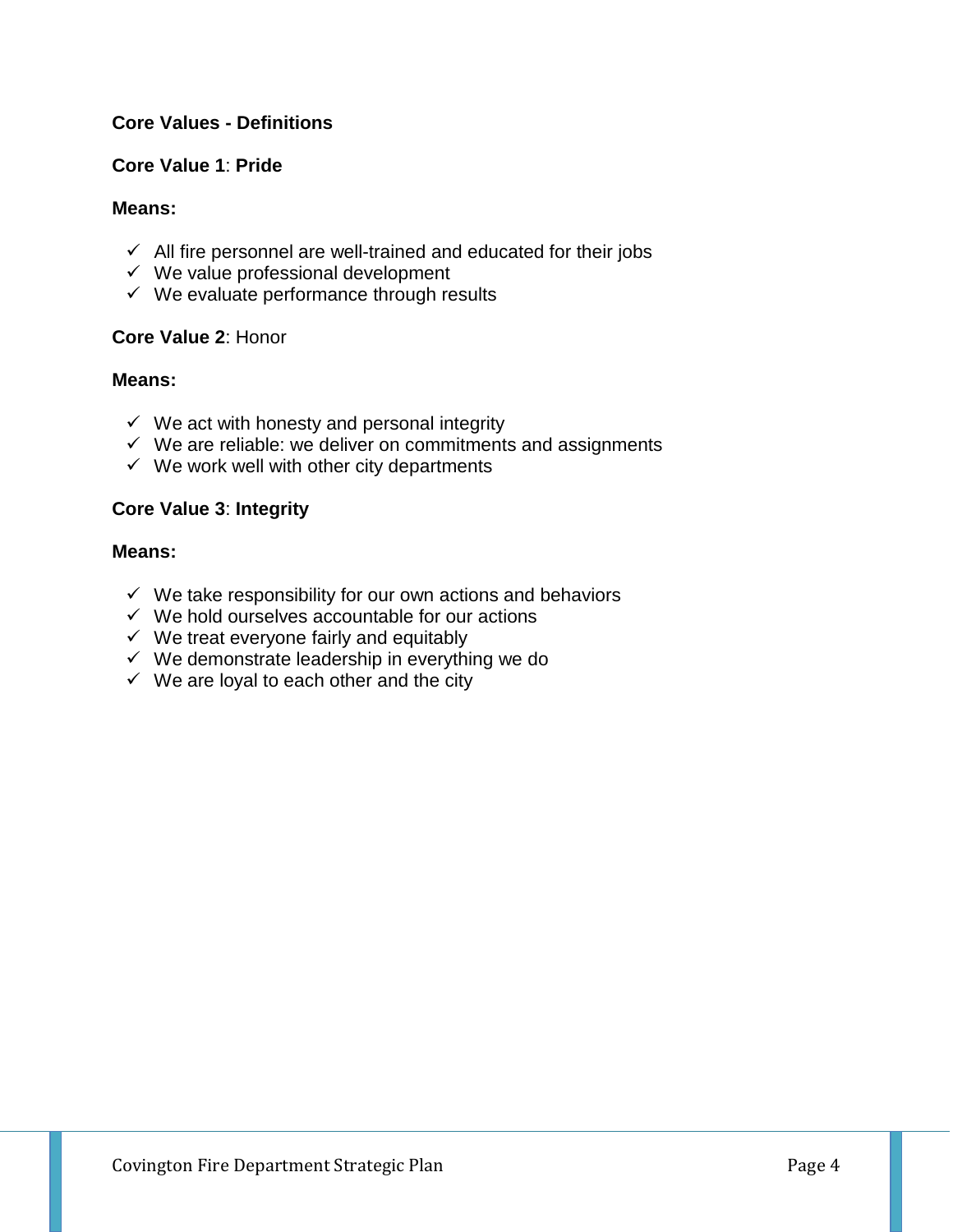#### **Covington Fire Department Core Businesses**

We Serve Our Customers through Our Core Businesses

#### <span id="page-5-0"></span>**PRIMARY BUSINESSES**

- 1. Fire Protection
- 2. Fire Prevention and Safety
- 3. EMS (Emergency Medical Services)
- 4. Hazmat (Hazardous Materials Response)
- 5. Technical Rescue
- 6. Fire Investigation
- 7. Code Enforcement
- 8. Support for Community Events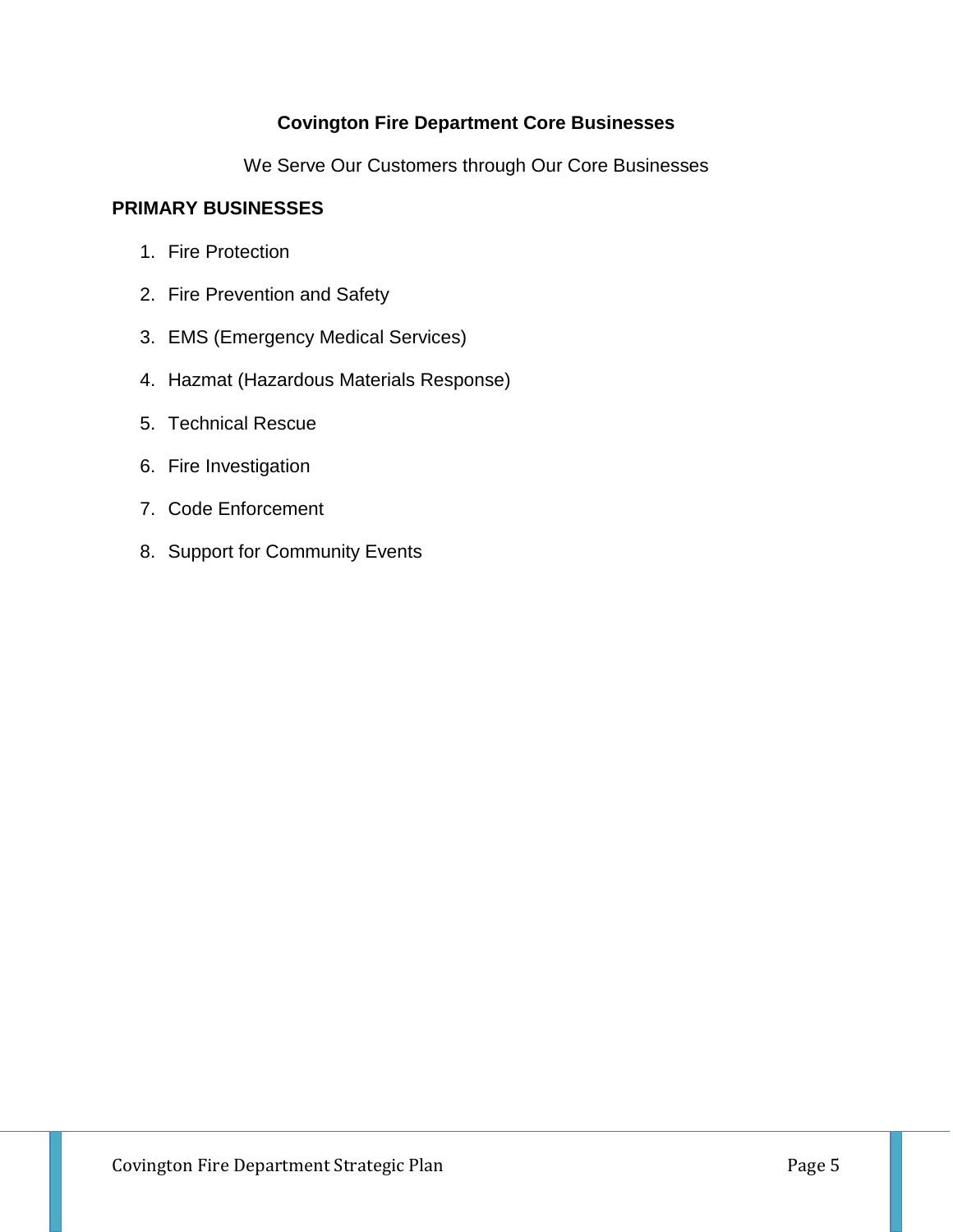#### <span id="page-6-0"></span>**Fire Department Goals for 2015-2021**

- 1. **Fire Protection** Recognized for High Quality
- 2. **Fire Prevention** Making a Safe Community
- 3. **EMS**  Making a Safe Community
- 4. **Hazardous Materials Response** Making a Safe Community
- 5. **Technical Rescue** Recognized for High Quality
- 6. **Fire Investigation** Making A Safe Community
- 7. **Code Enforcement** Provide for Community Fire and Life Safety
- 8. **Community Support** Active Partnerships and Involvement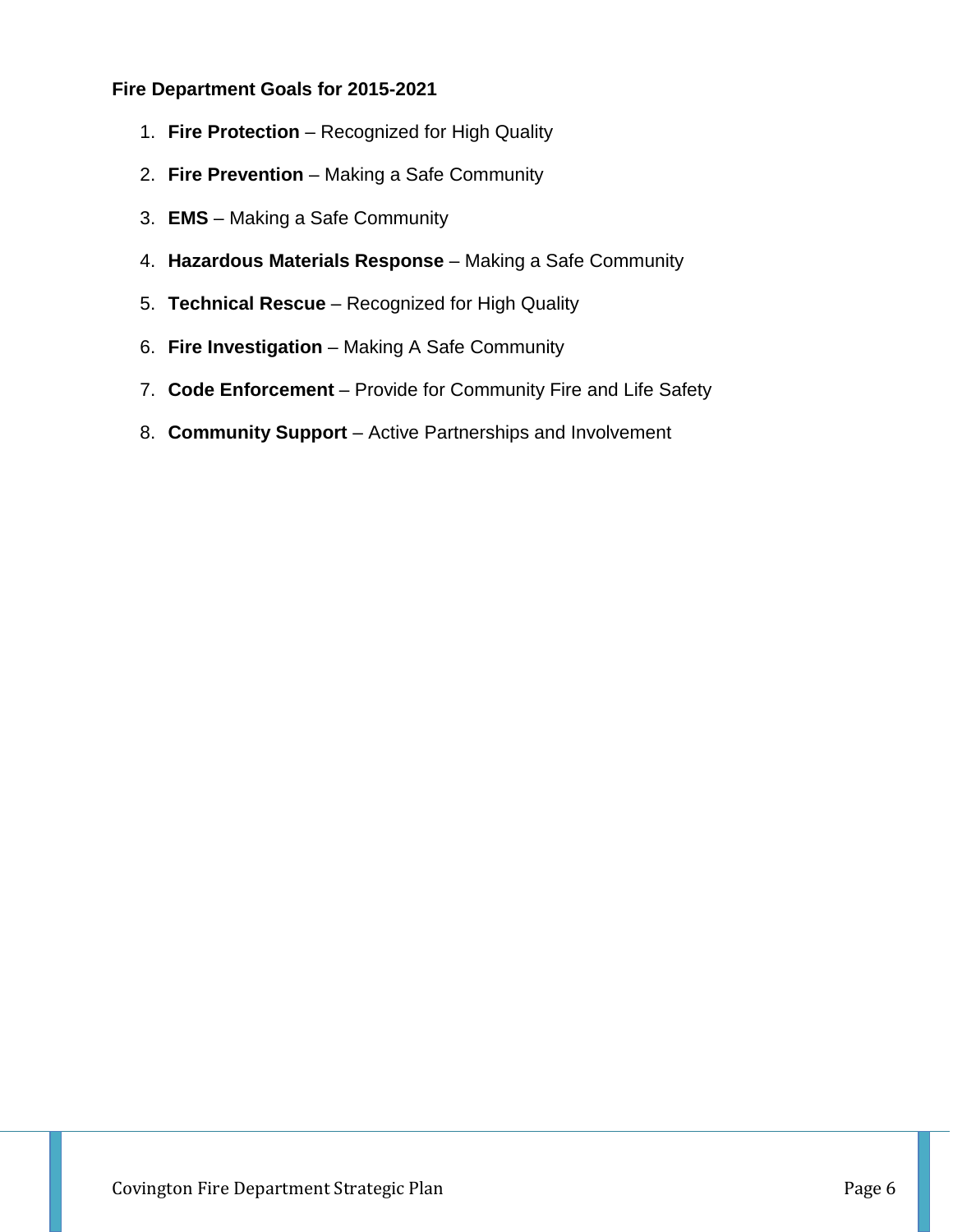#### <span id="page-7-0"></span>**Plan for 2021**

#### **Goal 1:**

#### <span id="page-7-1"></span>**Fire Protection**

 $\checkmark$  Recognized for High Quality

#### **Objectives**

- 1. Firefighter safety on all incidents
- 2. Zero fire fatalities
- 3. Minimal fire loss and property conservation
- 4. Protecting the environment
- 5. Services provided within allocated budget
- 6. Use NIMS on all incidents to provide a clear chain of command for safety and accountability
- 7. First unit on the scene within 320 seconds of the fire department being notified of the alarm on 90% of structure fires
- 8. Provide 192 hours of company level training annually for 100% of fire personnel
- 9. Perform annual fire hydrant inspection and testing on 100% of all public fire hydrants in **Covington**
- 10.Maintain apparatus and equipment in good working order for reliability and to extend useful life

#### **Means to Citizens**

- 1. Increased life safety for residents, visitors, and businesses
- 2. Competitive property insurance rates with Class 4 ISO rating
- 3. Quick response minimizes property loss, prevents a small fire from becoming a large fire, protecting property values and the tax base
- 4. Confidence in the response by well-trained and qualified firefighters working with the best equipment
- 5. People feel safe while shopping, working, and living in our community
- 6. Fire hydrants work when needed and provide adequate fire flows
- 7. Reliable apparatus that is ready to respond and functions reliably when needed.
- 8. Quality fire protection enhances the city's ability to recruit new business and industrial firms
- 9. Criminals pay for arson crimes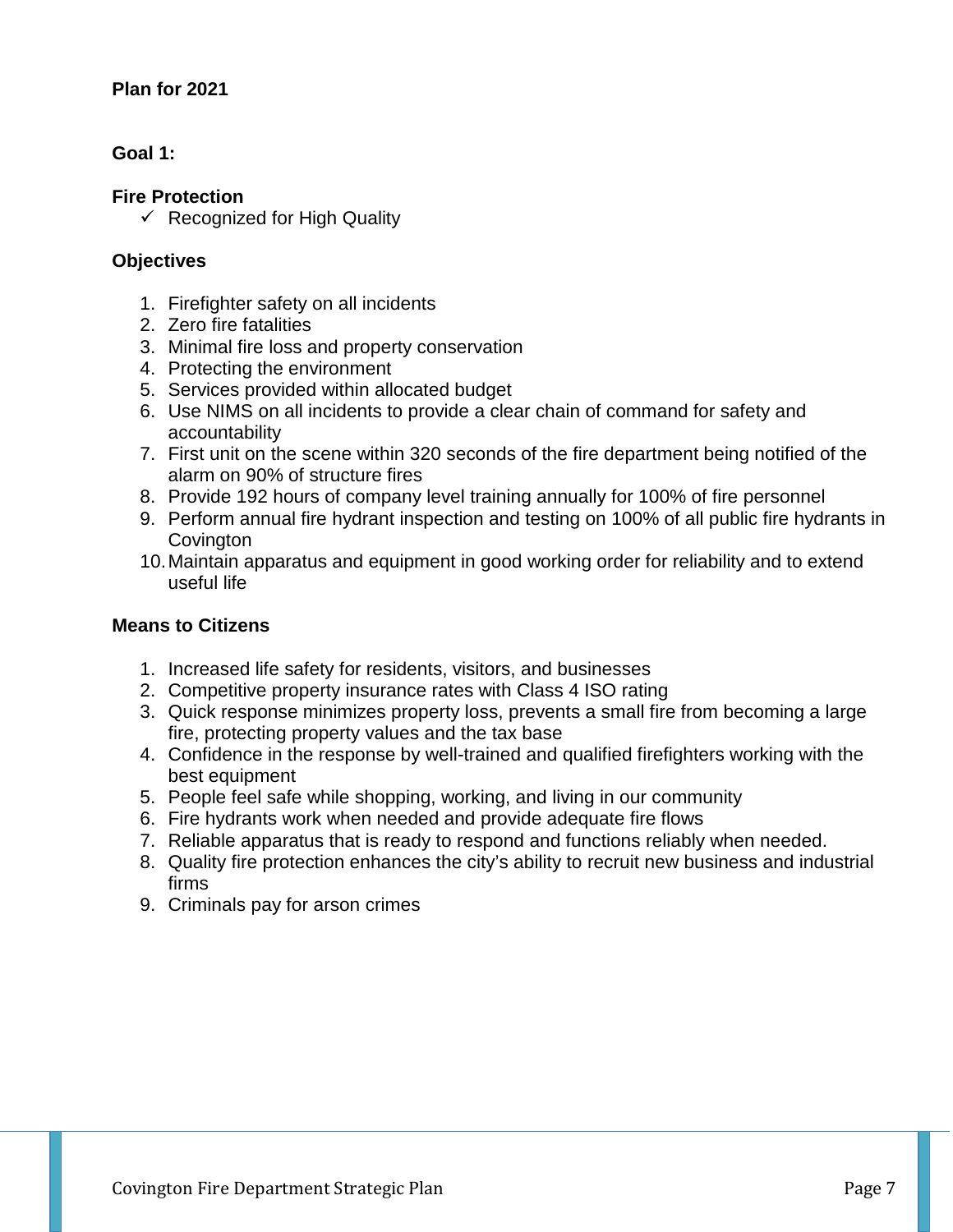#### **Immediate Challenges**

- 1. Funding
- 2. Personnel
- 3. Older apparatus approaching retirement age
- 4. Lack of working smoke alarms in many homes
- 5. Lack of a modern training and drill facility for ladder, smoke, and live fire training
- 6. Lack of a company officer on every engine company

#### **Long Term Challenges**

- 1. Funding
- 2. Personnel
- 3. Adequate number of fire stations
- 4. Fire stations not added as growth occurs

#### **Actions: 2015-2016**

- 1. Provide 192 hours of company training to all personnel in 2015
- 2. Provide 18 hours of structure fire related drills to all personnel in 2015
- 3. Complete pre-fire plans on 100% of commercial, industrial, educational, and institutional buildings
- 4. Conduct annual hydrant inspection and testing
- 5. Complete fire station mold remediation and remodeling
- 6. Establish a Capital Improvements Program (CIP) that includes an apparatus replacement program
- 7. Maintain all required certifications for fire personnel

- 1. Establish the apparatus replacement program
- 2. Fire training facility FY 2017-2018
- 3. Fire station remodeling
- 4. Complete a comprehensive community risk and vulnerability assessment by 2018
- 5. Improve the community's ISO rating to Class 3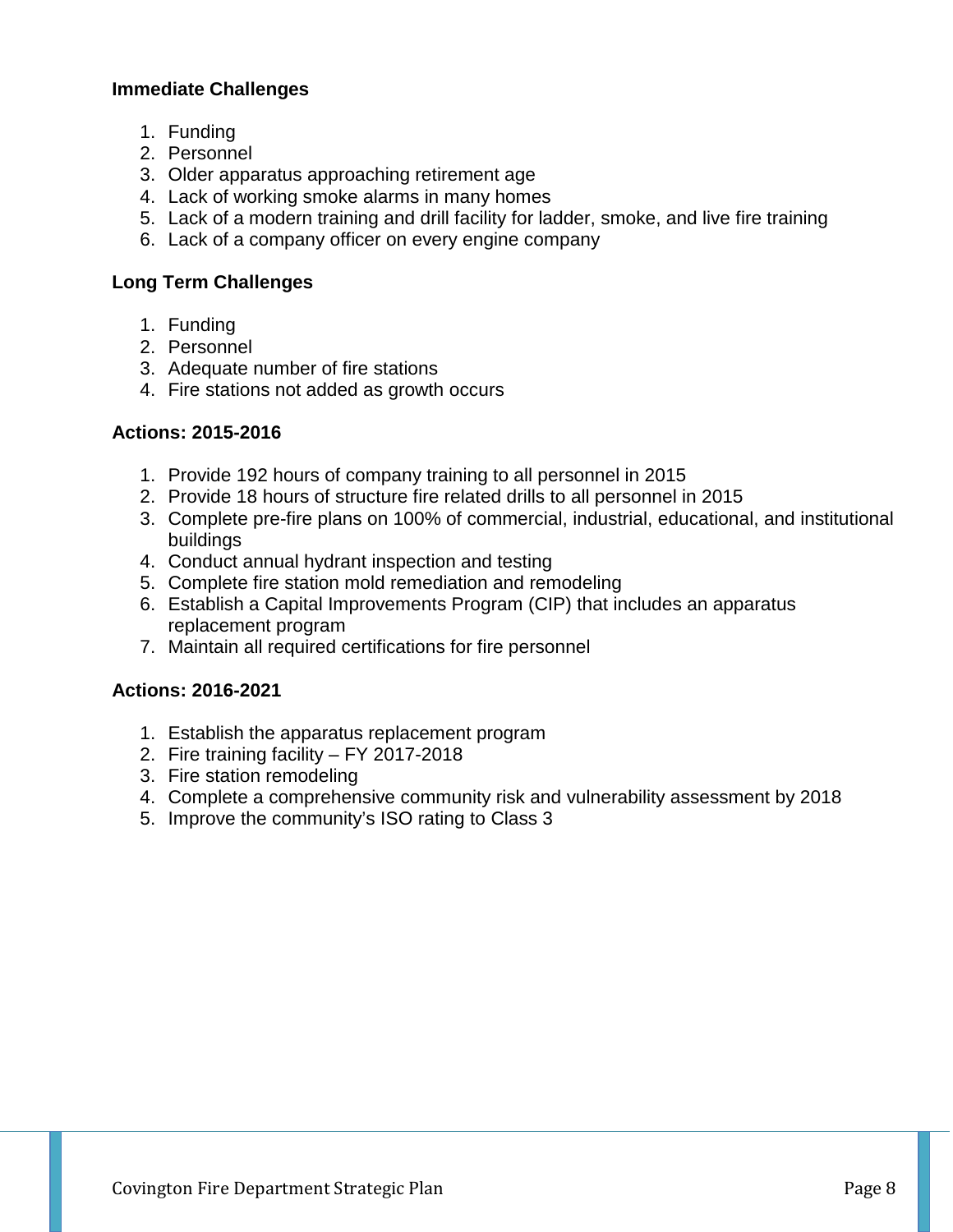#### **Goal 2:**

#### <span id="page-9-0"></span>**Fire Prevention and Safety**

 $\checkmark$  Making a Safe Community

#### **Objectives**

- 1. Zero fire deaths and fire related injuries
- 2. Install a minimum of 150 smoke alarms annually in homes that do not have smoke alarms
- 3. Provide CPR training to a minimum of 100 people annually
- 4. Provide CERT training to a minimum of 30 people annually
- 5. Perform pre-fire planning inspections on 100% of commercial, industrial, and institutional occupancies annually
- 6. Provide an open house and other fire education programs during Fire Prevention Week
- 7. Provide public fire safety education programs to 100% of the community annually
- 8. Perform and document a fire cause and origin investigation on 100% of all fires
- 9. Through the CARE program prepare residents to be self-sufficient for 10 days in major emergencies and disasters

#### **Means to Citizens**

- 1. Increased public awareness to hazards and danger of fire community is informed
- 2. People feel safe while shopping, working, and living in our community
- 3. Opportunity for the fire department to interact with the community and build goodwill in the community
- 4. Public education and prevention activities and programs targeted to the community's fire problem: prevention through fire cause determination
- 5. Cost effective grants and participation in the Get Alarmed Tennessee program provides smoke alarms at no cost to the city
- 6. Firefighters installing free smoke alarms also help residents develop a home escape plan, which increases the residents safety from unwanted fires
- 7. Programs taught through HOSA (Health Occupations Students of America) provide young people with lifelong safety skills and improve community safety

#### **Immediate Challenges**

- 1. Limited budget for fire safety materials
- 2. Time and staff to conduct classes
- 3. Getting the fire prevention message out in a timely manner on Facebook, Instagram, and Twitter
- 4. Marketing the free smoke alarm program

- 1. Time and personnel to conduct fire safety activities
- 2. Funding for programs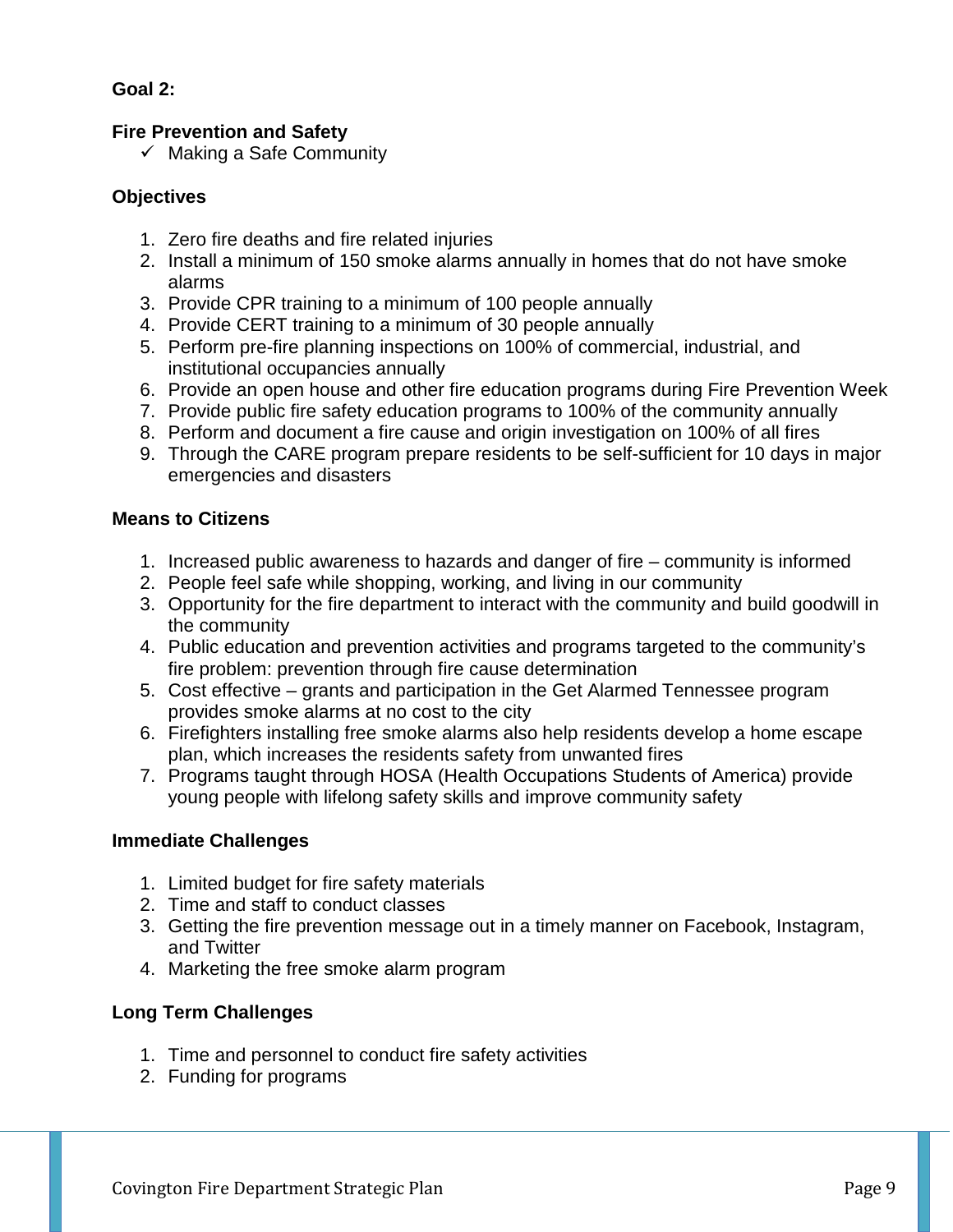- 1. Provide a variety of public speaking and fire safety programs upon request
- 2. Maintain Facebook page, Instagram, and Twitter account for fire safety messages
- 3. Conduct HOSA programs
- 4. Conduct CERT classes
- 5. Conduct CPR classes
- 6. Conduct Fire Prevention Week activities
- 7. Apply for a FEMA fire prevention and safety grant

- 1. Increase number of smoke alarms installed annually
- 2. Apply for a FEMA fire prevention and safety grant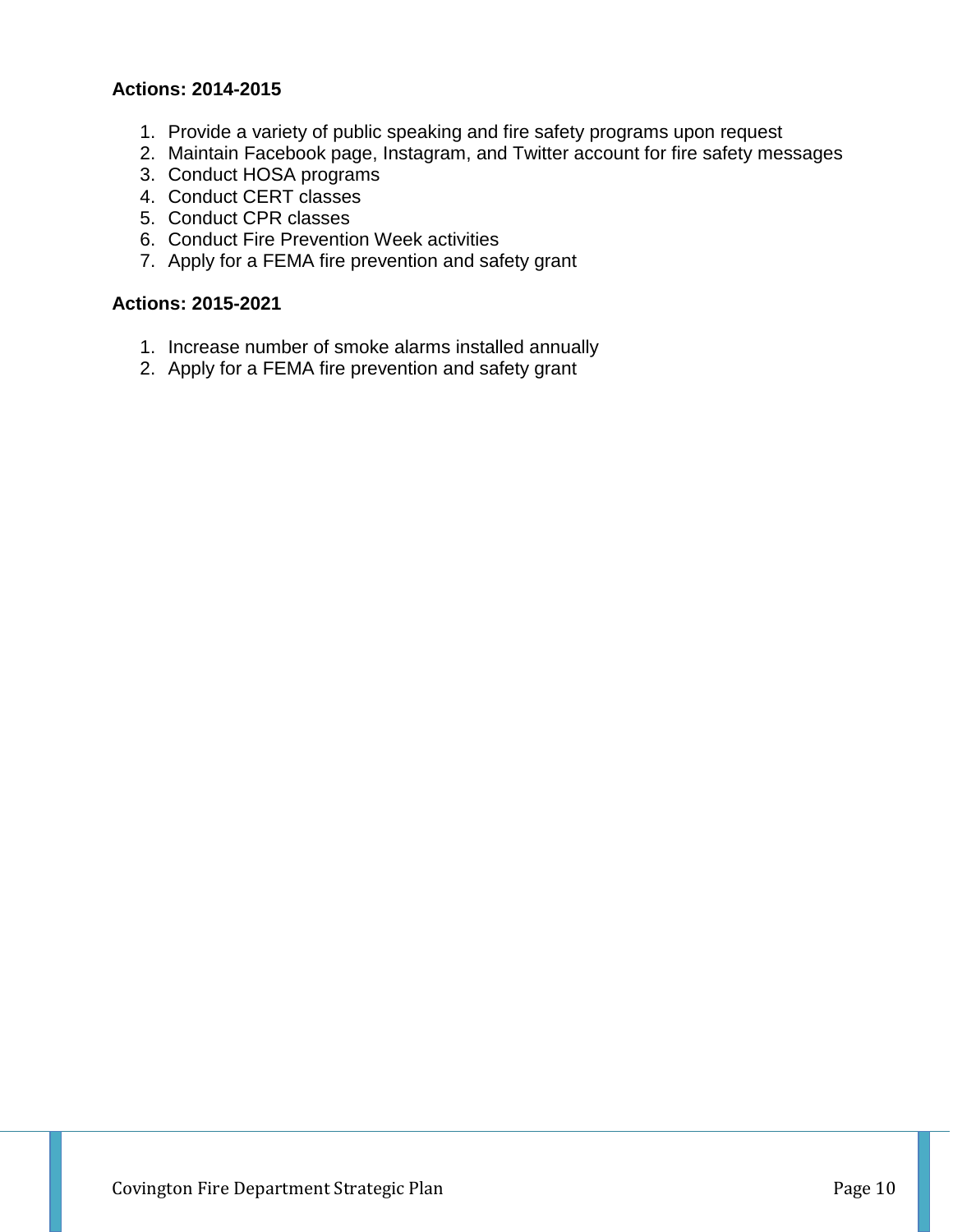#### **Goal 3:**

#### <span id="page-11-0"></span>**EMS (Emergency Medical Services)**

 $\checkmark$  Making a Safe Community

#### **Objectives**

- 1. Respond to requests for emergency medical care in Covington
- 2. Achieve and maintain medical certification for 100% of fire department personnel
- 3. Monitor for and report child and elder abuse to the appropriate agency
- 4. Identify the need for additional services and refer the patient and/or patient's family to these services
- 5. Participate in Tennessee's "Safe Haven" program
- 6. Provide free blood pressure checks for the public at all fire stations
- 7. Establish landing zones and aircraft fire safety stand-by for medical helicopters upon request

#### **Means to Citizens**

- 1. Saving lives
- 2. Well trained fire personnel make a difference in the community by easing pain and suffering for the ill and injured
- 3. Faster initial medical care and point-of-entry into the EMS system
- 4. Caring medical personnel: treating the patient and supporting the family
- 5. Increased level of life safety in the community
- 6. Improved quality of life in the community
- 7. Interagency cooperation with the 911 system, the police department, and ambulance service
- 8. Protection and medical care for abandoned newborns
- 9. Customer service and convenience for BP checks

#### **Immediate Challenges**

- 1. Cooperation with other agencies
- 2. Funding for program
- 3. Maintaining certifications
- 4. Maintaining vehicles and equipment
- 5. Compliance with HIPAA

- 1. Funding for vehicles, equipment, and personnel
- 2. Maintain medical certifications
- 3. Providing advanced life support (paramedics) 24/7
- 4. Quality Assurance (Q/A) program for EMS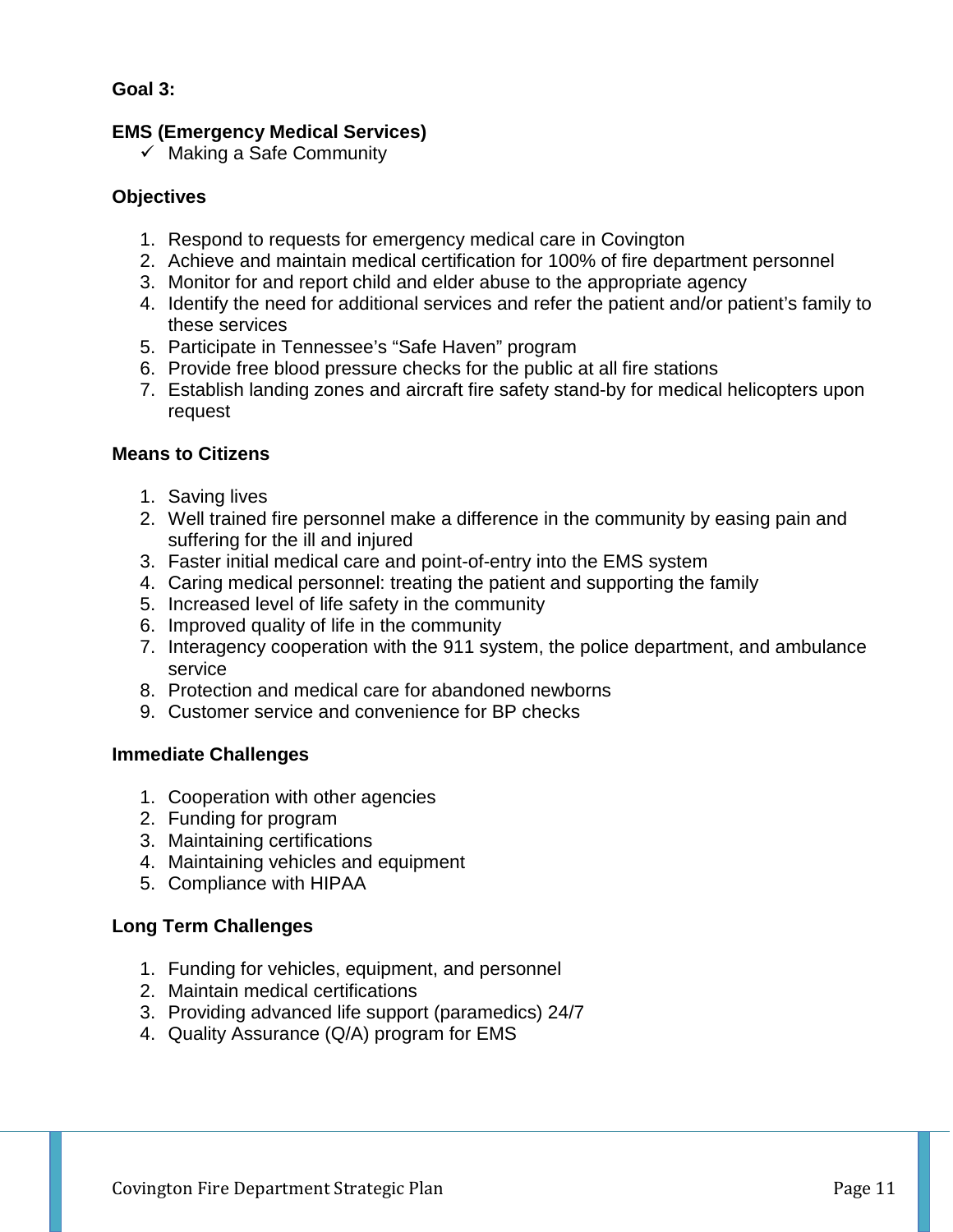- 1. Provide medical care at motor vehicle crashes
- 2. Provide scene safety and traffic control at motor vehicle crashes
- 3. Provide lift assist upon request
- 4. Assist ambulance crews with patient care and transport as needed
- 5. Serve as a Safe Haven location for abandoned newborn babies

#### **Actions: 2015-2021**

1. Establish 24/7 advanced life support first responder program by FY 2020-2021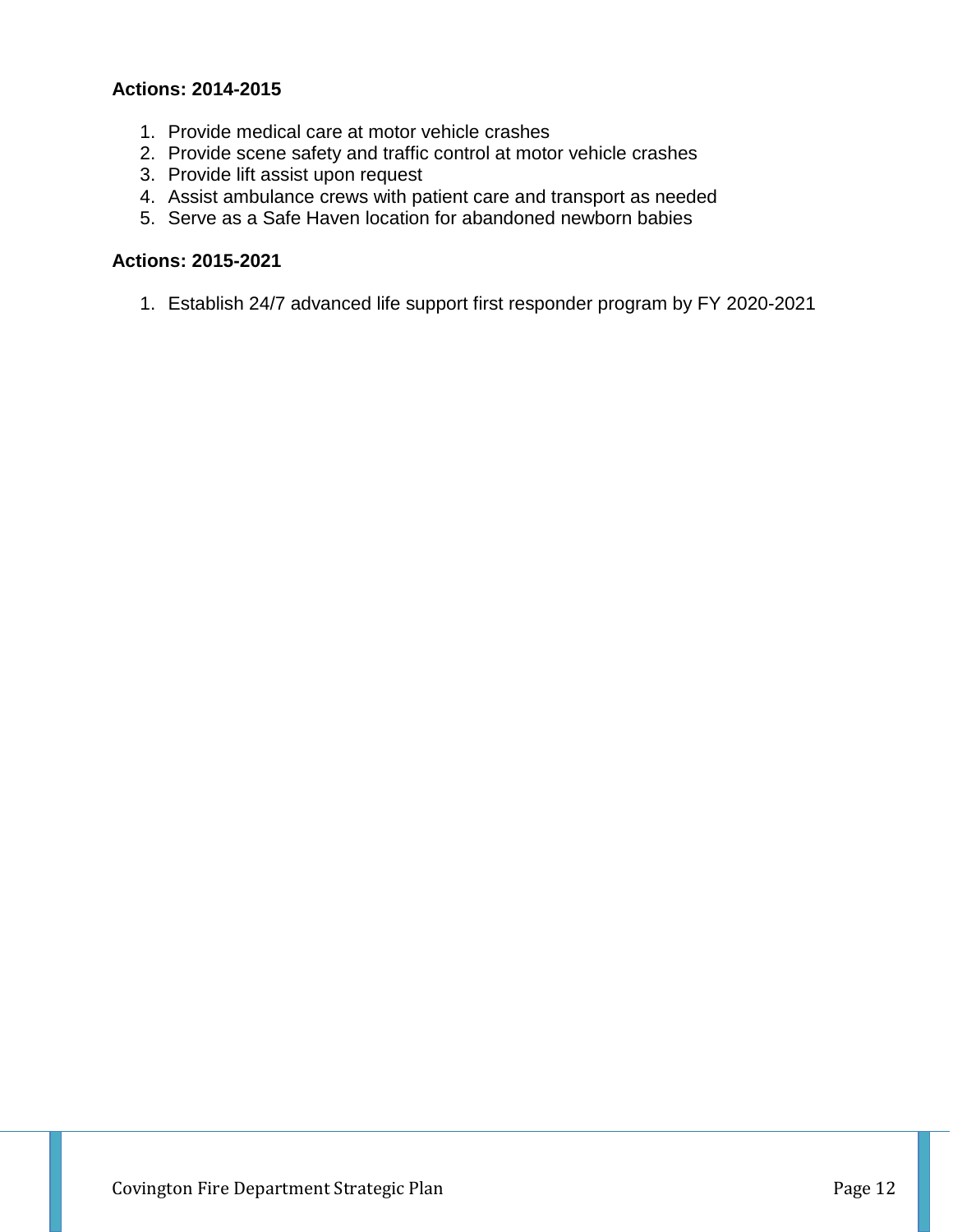#### **Goal 4:**

#### <span id="page-13-0"></span>**Hazardous Materials**

 $\checkmark$  Making a Safe Community

#### **Objectives**

- 1. Prepare for, respond to, and mitigate 100% of all hazardous materials and chemical releases in Covington
- 2. Maintain current training and certification levels for 19 fire personnel at the Hazmat technician level through the Tennessee Emergency Management Agency (TEMA)
- 3. Test, maintain, and replace as needed all equipment required for hazardous materials response
- 4. Provide hazardous materials response within allocated budget throughout Tipton and Lauderdale counties as part of the District 11 Urban Areas Security Initiative
- 5. Comply with all federal regulations concerning hazmat response teams
- 6. Partner with neighboring jurisdiction for decontamination support services for joint response to hazardous materials incidents

#### **Means to Citizens**

- 1. High level of life safety from hazardous chemical spills
- 2. Protecting the environment environmental sustainability
- 3. Property conservation from hazardous chemical spills protecting the tax base
- 4. Increased firefighter safety firefighters are informed of hazards in the community
- 5. All of Tipton and Lauderdale counties has hazmat coverage
- 6. Operational cost savings for industrial and businesses customers because of the fire department's capabilities
- 7. Ability to monitor an area for life safety
- 8. Maximize the life of expensive hazardous materials response equipment
- 9. Contributes to Hometown Security mitigation and preparedness
- 10.Compliance with the federal Emergency Planning and Community Right-to-Know Act (EPCRA)
- 11.Broadens knowledge, skills, and abilities of fire department personnel which contributes to development of personnel

#### **Immediate Challenges**

- 1. Funding
- 2. Time to train and certify personnel
- 3. Location to conduct specialized hazmat training
- 4. Voluntary cooperation and participation of businesses in the TIER II reporting program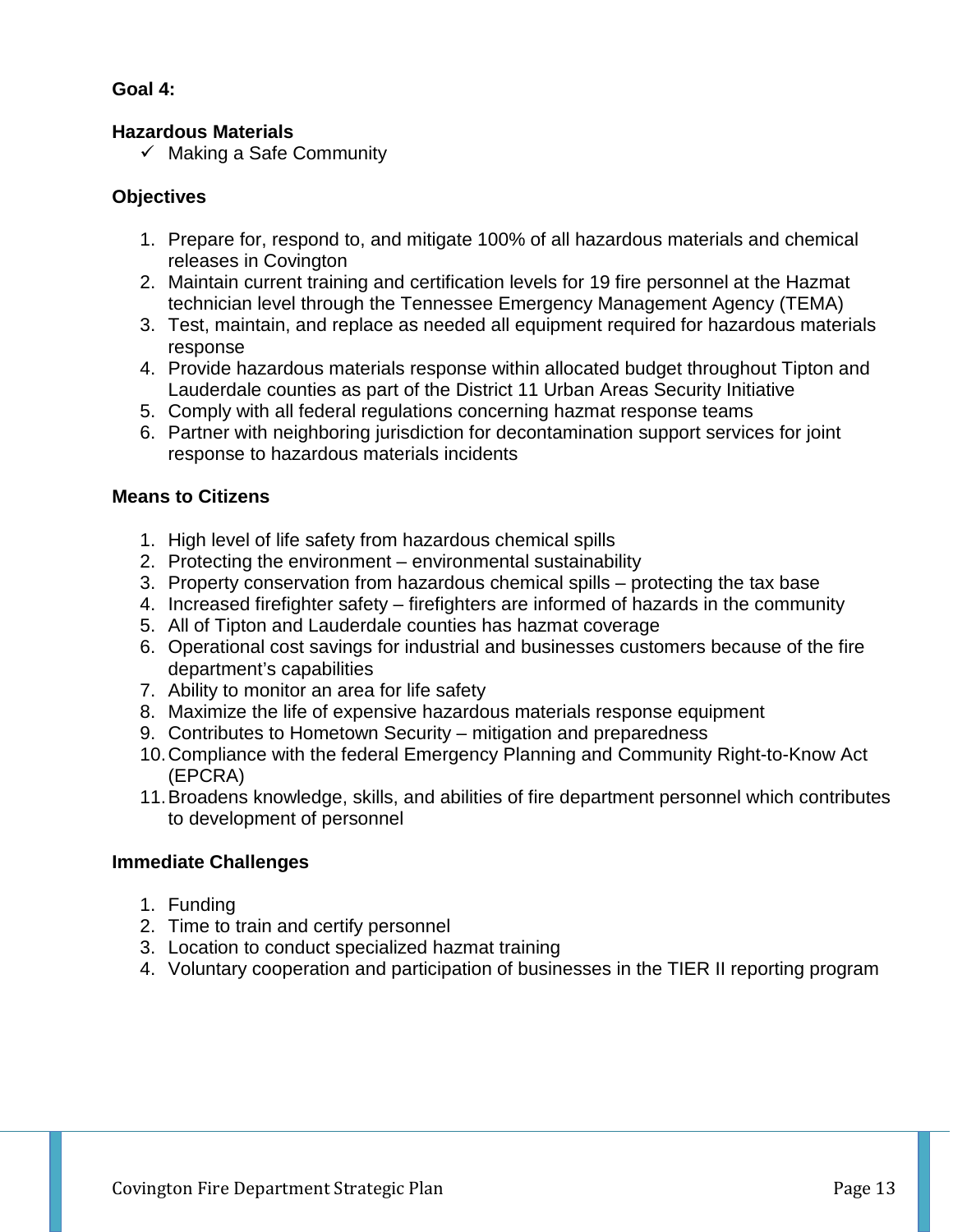#### **Long Term Challenges**

- 1. Maintaining training and certification levels on all hazmat personnel
- 2. Maintaining a dedicated hazardous materials response vehicle
- 3. Maintaining complex hazardous materials response tools and equipment
- 4. Increasing the certification level of personnel to Hazmat Specialist

#### **Actions: 2014-2015**

- 1. Continue to provide hazmat response throughout Tipton and Lauderdale counties
- 2. Continue to participate in Homeland Security District 11
- 3. Maintain interoperability with other key agencies
- 4. Continue TIER II reporting

- 1. Increase the certification level of personnel to Hazmat Specialist
- 2. Certify 5 additional firefighters to the Hazmat Technician level
- 3. Continue TIER II reporting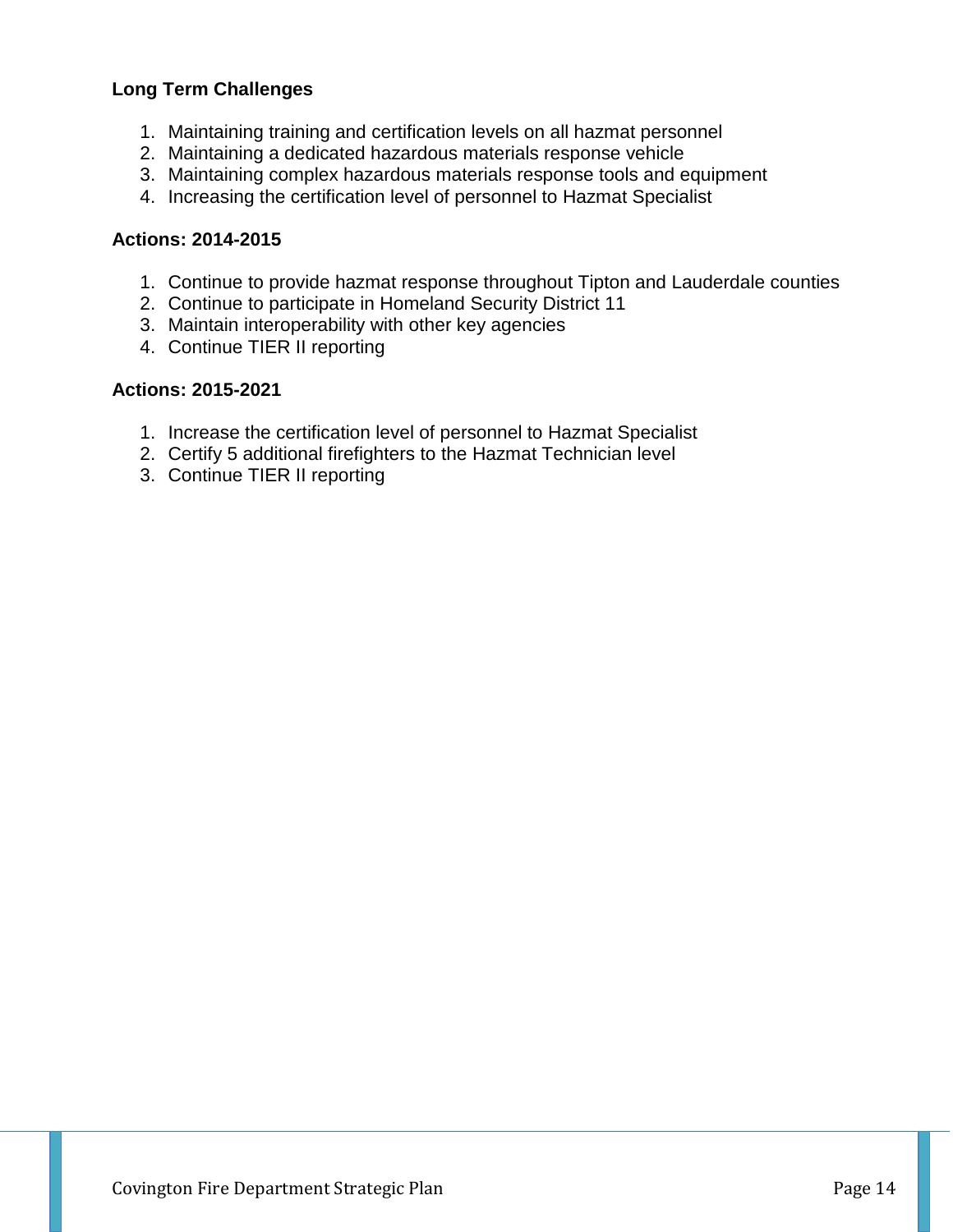#### **Goal 5**

#### <span id="page-15-0"></span>**Technical Rescue**

 $\checkmark$  Recognized for High Quality

#### **Objectives**

- 1. Have 100% of fire personnel trained and certified in vehicle extrication
- 2. Have 100% of fire personnel trained and certified to the operations level in rope rescue
- 3. Have 100% of fire personnel trained and certified to the operations level in confined space rescue
- 4. Maintain, test, and replace as needed all tools and equipment required for fire and rescue services
- 5. Maintain and provide a regional response team

#### **Means to Citizens**

- 1. Saves lives
- 2. Trained personnel ready to respond to a variety of risks in the community
- 3. Increased level of life safety for the community
- 4. Faster response no delay waiting on equipment or trained personnel
- 5. Value-added services for businesses businesses not required to have an in-house response team or may allow a lower level of in-house capability
- 6. Better trained firefighters use technical skills to solve problems
- 7. Morale builder for the fire department job enrichment increases the knowledge, skills, and abilities of fire department personnel

#### **Immediate Challenges**

- 1. Funding for training and specialized equipment
- 2. Time to schedule training classes
- 3. Place to hold practical training
- 4. Qualified personnel to conduct and oversee training activities

- 1. Maintaining certification on all fire personnel
- 2. Adding additional technical rescue disciplines such as farm, still water, swift water, and trench rescue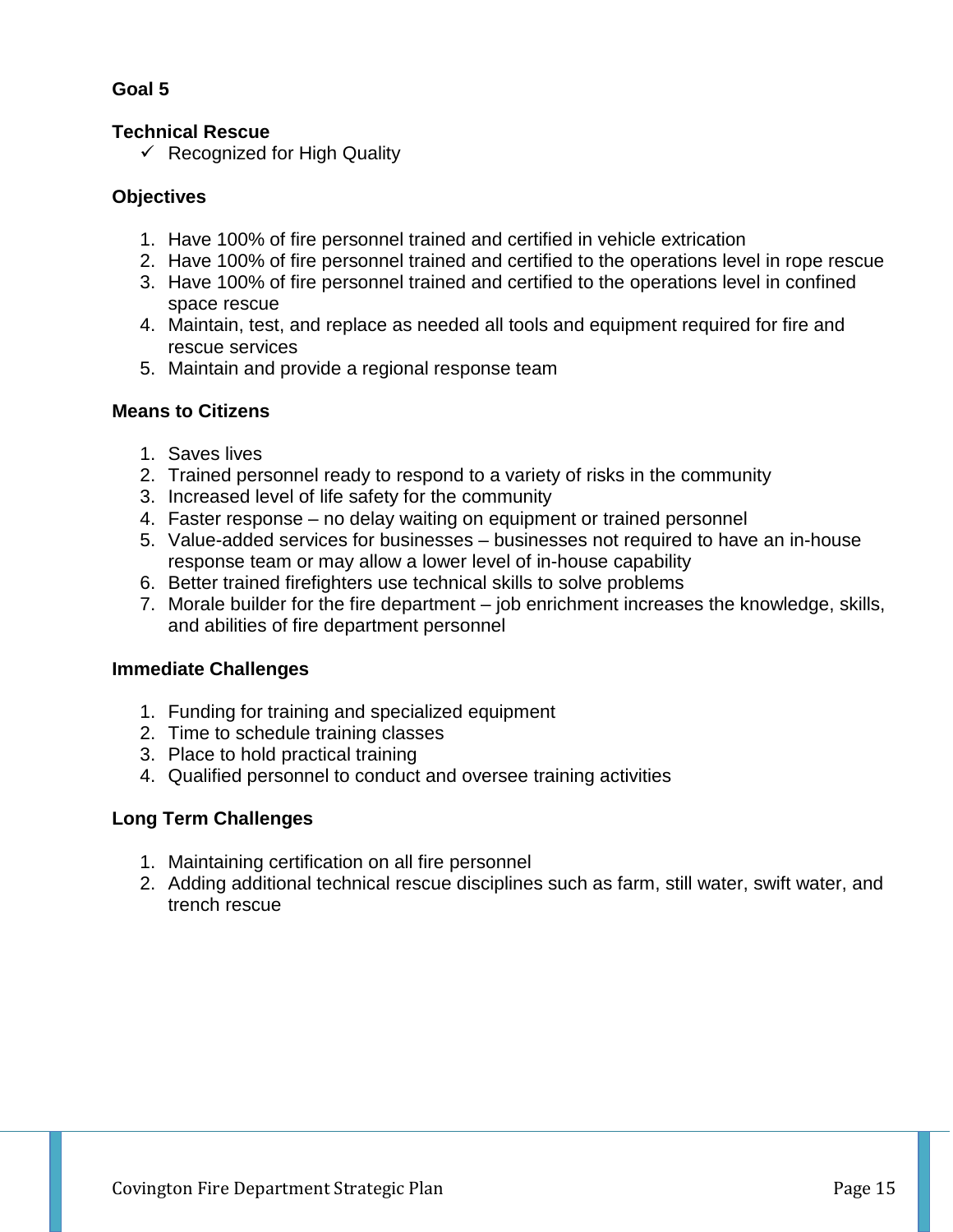- 1. Complete vehicle extrication training
- 2. Provide training for fire personnel to maintain current certifications in rope, water, and confined space rescue
- 3. Maintain current equipment

- 1. Establish trench rescue capability
- 2. Conduct training and certification classes in rope rescue
- 3. Conduct training and certification classes in water rescue
- 4. Conduct training and certification classes in confined space rescue
- 5. Conduct training and certification classes in aircraft rescue and firefighting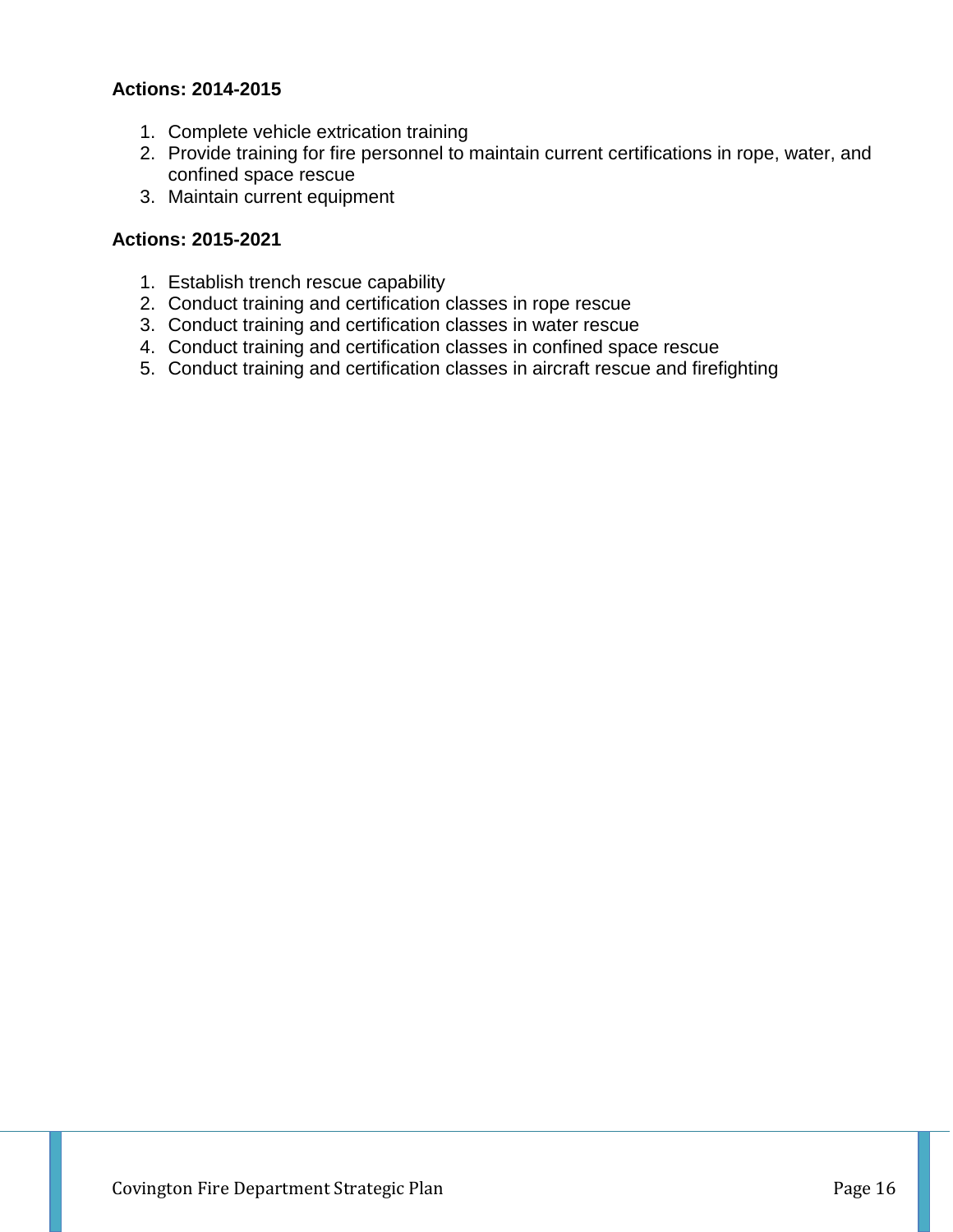#### **Goal 6:**

#### <span id="page-17-0"></span>**Fire Investigation**

 $\checkmark$  Making a Safe Community

#### **Objectives**

- 1. To determine accurately the cause and origin of all fires
- 2. To train all firefighters to secure the scene and preserve evidence
- 3. To minimize property loss and fire related injuries, no fire fatalities
- 4. To identify and report defective products that cause fires
- 5. To use private, outside resources when possible to reduce operating costs

#### **Means to Citizens**

- 1. Increased life safety limiting the exposure the public and firefighters have to arson fires
- 2. Deterrent to individuals who would consider starting intentionally destructive fires
- 3. Increased community awareness of the causes of fires to encourage fire safe behaviors
- 4. Compliance with state law requiring determination of the cause of structure fires

#### **Immediate Challenges**

- 1. Personnel to conduct investigations
- 2. Training of personnel
- 3. Maintain compliance with National Fire Protection Association (NFPA) Standards 921 and 1033
- 4. Maintaining good working relationships with private investigators, law enforcement, the district attorney's office, insurance companies, and the state fire marshal's office bomb ad arson section

- 1. Continuing education hours for personnel
- 2. Funding
- 3. Establishing a training program with the district attorney's office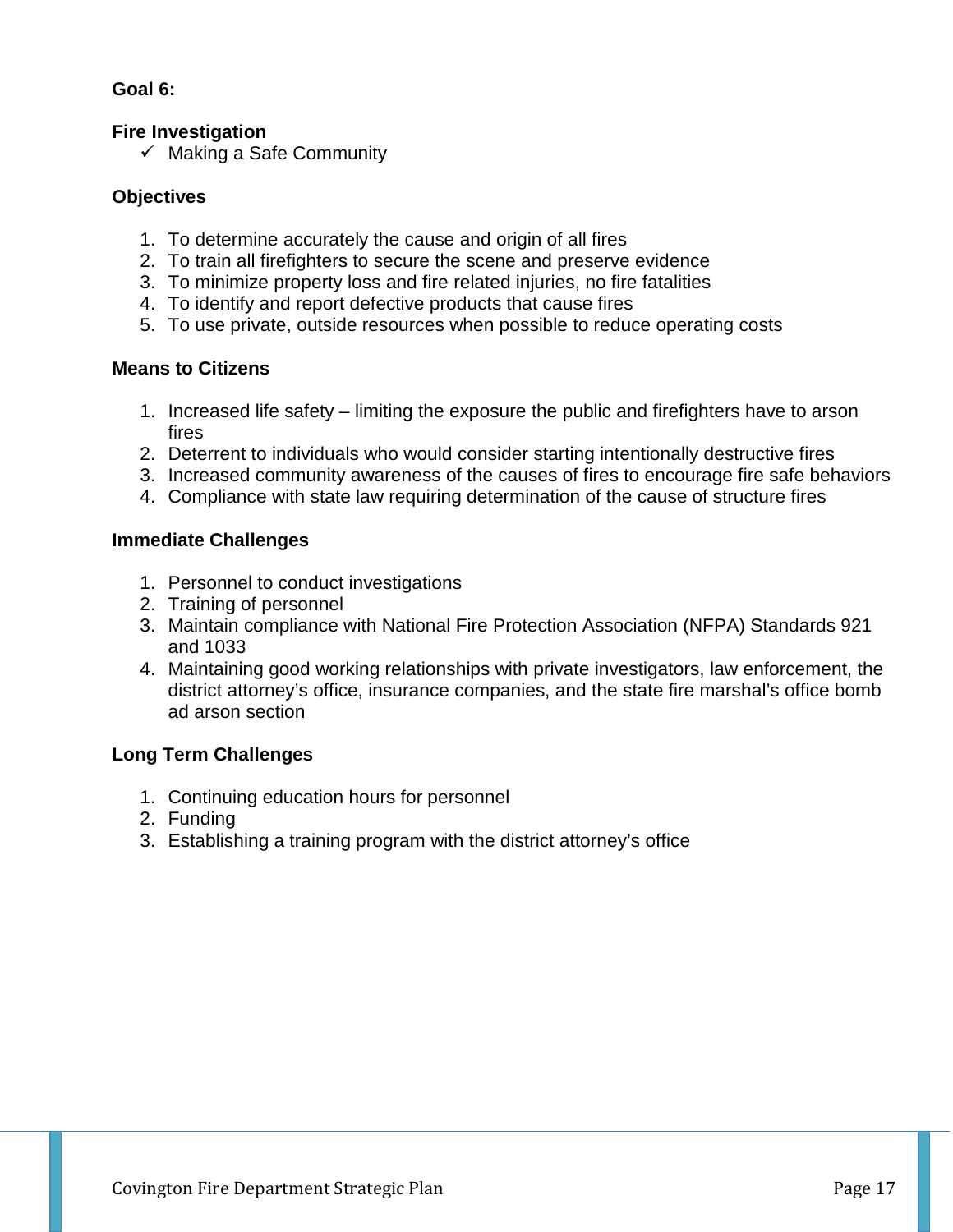- 1. Conduct cause an origin investigations on all fires
- 2. Document all fire investigations accurately, completely, and professionally
- 3. Prepare for presentation of arson cases in court
- 4. Provide continuing training and education for current fire investigators
- 5. Partner with insurance companies on investigations to use the financial and other resources of the insurance company to hold down operating costs

- 1. Establishing a training program with the district attorney's office
- 2. Acquire an accelerant detection canine and train a fire investigator in the use of an accelerant dog
- 3. Train additional personnel to be fire investigators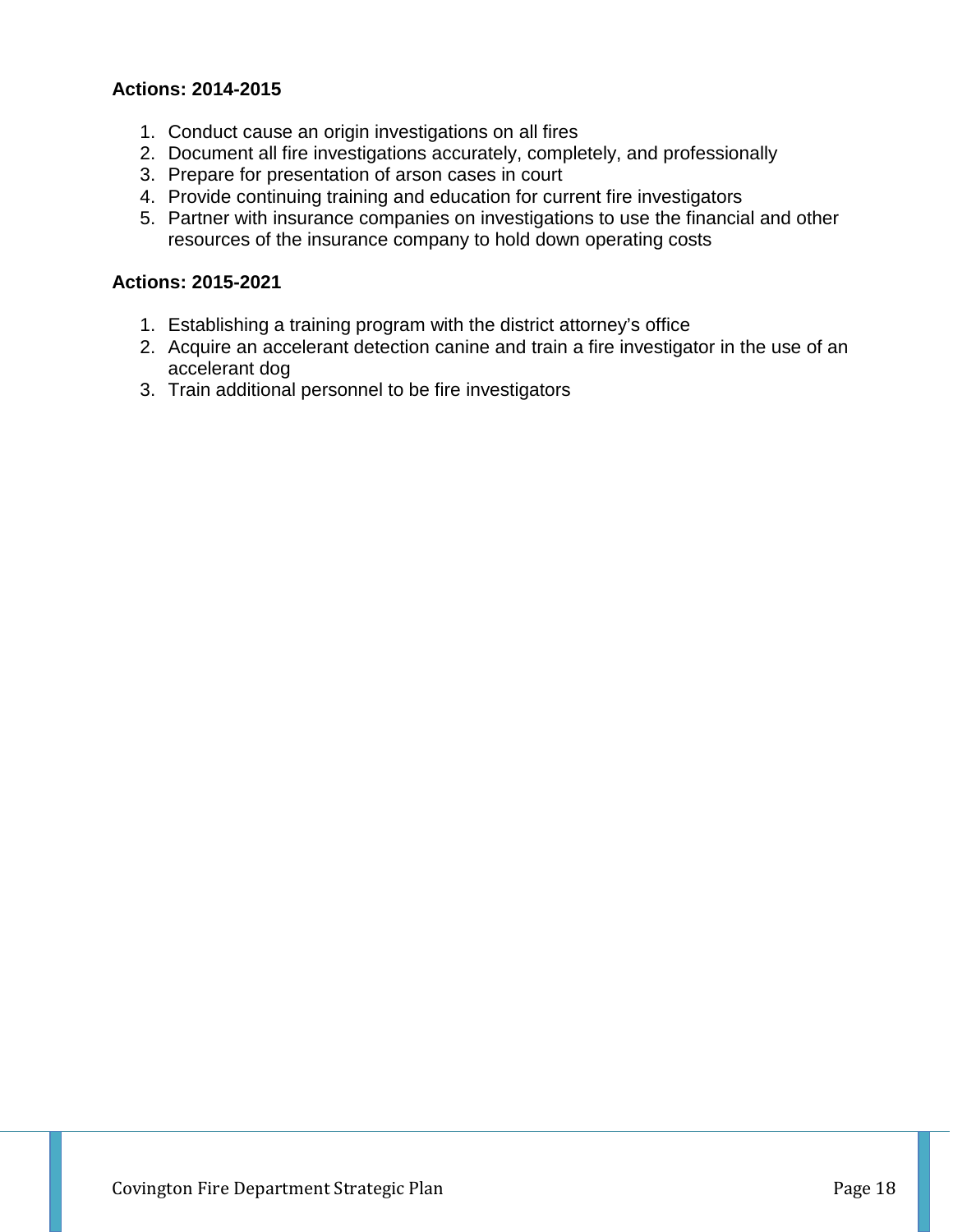#### **Goal 7:**

#### <span id="page-19-0"></span>**Code Enforcement**

 $\checkmark$  Provide for Community Fire and Life Safety

#### **Objectives**

- 1. Minimal property loss and fire related injuries, no fire fatalities
- 2. Update the current fire code to an edition that complies with state law
- 3. Maintain required certifications for fire inspection personnel
- 4. To complete pre-fire plans on 100% of commercial, industrial, educational, and institutional buildings
- 5. Conduct certificate of occupancy inspections for all new businesses for fire related issues
- 6. Conduct fire alarm follow up investigations on all alarm malfunctions in commercial, industrial, educational, and public assembly occupancies

#### **Means to Citizens**

- 1. Increased life safety fire prevented through code enforcement never put life and property at risk while protecting the tax base and the environment
- 2. People feel safe while shopping, working, and living in our community
- 3. Increased community awareness of the danger of fire and of proper fire safe behaviors
- 4. Helping businesses meet minimum code requirements and provide a safe environment for staff and customers
- 5. Assist in keeping fire alarm systems in good working order
- 6. Fire personnel are qualified to conduct inspections that help ensure a safe community

#### **Immediate Challenges**

- 1. Sufficient staff time
- 2. Personnel to conduct inspection and code enforcement activities
- 3. Training of personnel in inspection procedures
- 4. Maintaining a good working relationship with the state fire marshal's office
- 5. Involvement in code adoption process

- 1. Recertification of personnel
- 2. Funding for code enforcement and inspection activities
- 3. Adding additional full-time inspection personnel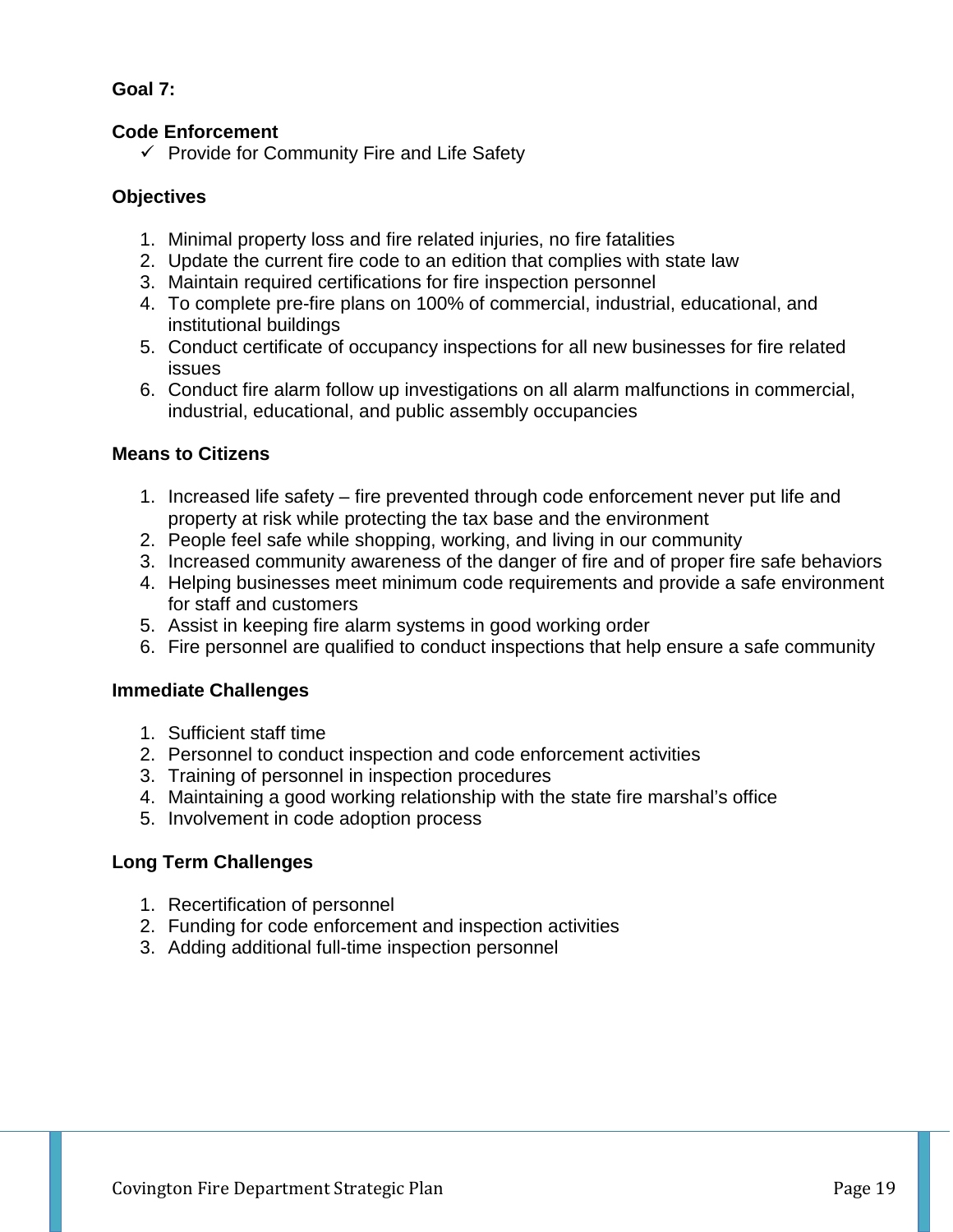- 1. Conduct pre-fire planning inspections on 100% of commercial, industrial, educational, and institutional buildings
- 2. Cite business for fire code violations found
- 3. Conduct follow up inspections to ensure code violations are corrected
- 4. Review and recommend adoption a new edition of the fire code
- 5. Participate in fire protection system acceptance tests
- 6. Inform building official of any buildings with structural defects
- 7. Provide continuing training and education for current fire inspectors

- 1. Expand fire prevention and inspection efforts by establishing a company inspection program
- 2. Train a new fire inspector
- 3. Required training and recertification of personnel
- 4. Hire additional full-time fire inspection personnel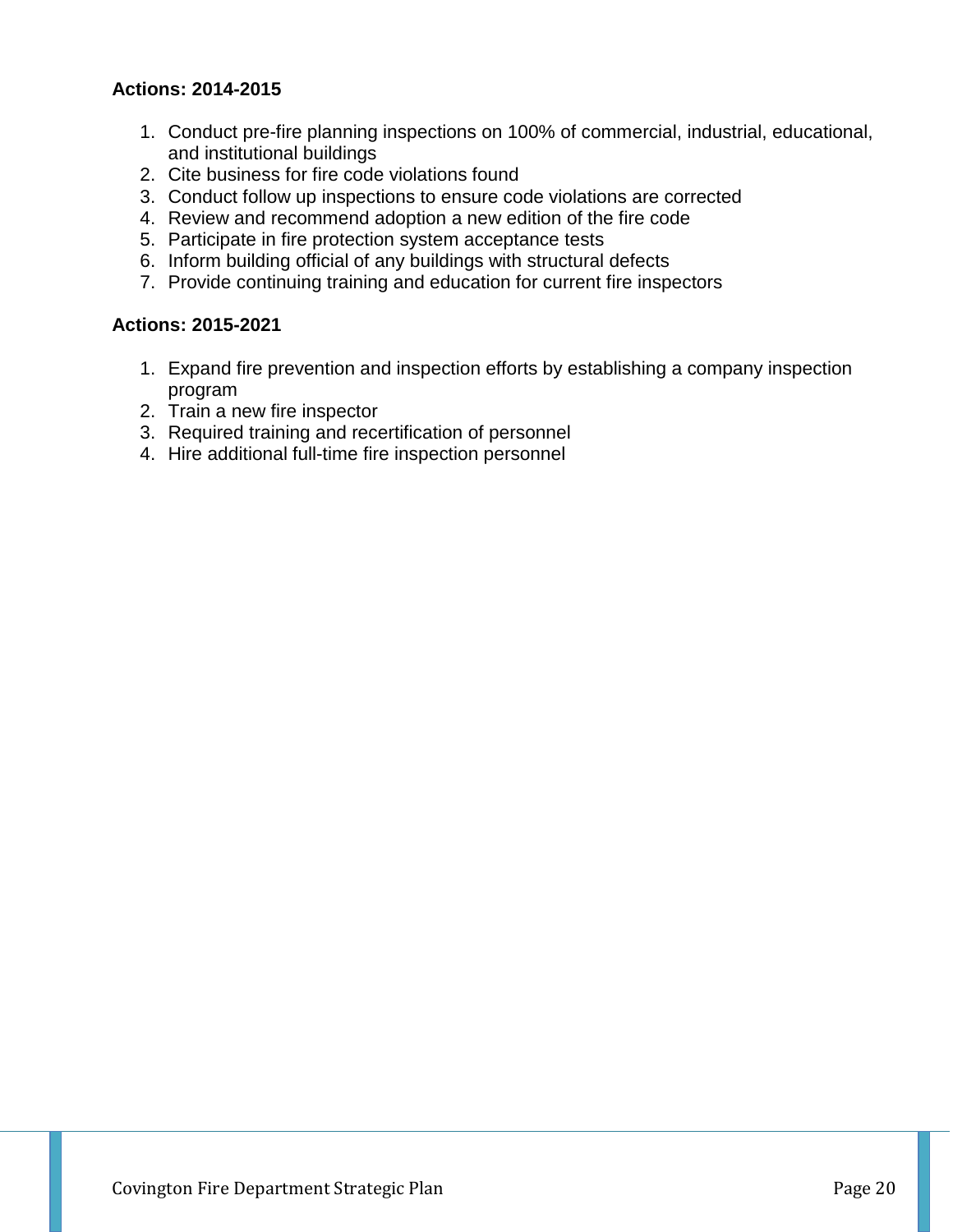#### **Goal 8:**

#### <span id="page-21-0"></span>**Support for Community Events**

 $\checkmark$  Active Partnerships and Involvement

#### **Objectives**

- 1. Provide funding in the fire department budget for community event support
- 2. Provide a variety of value-added community support activities for various community functions annually
- 3. Conduct an annual open house for the community

#### **Means to Citizens**

- 1. People feel safe and protected while attending special events
- 2. Good public relations with our customers
- 3. We honor people in our community
- 4. We provide assistance to those in need
- 5. We promote fire safety
- 6. Cost-savings for schools for special events

#### **Immediate Challenges**

- 1. The number of special events the fire department supports:
	- a. High school football
	- b. BBQ Fest
	- c. Art on the Square
	- d. Music on the Square
	- e. Heritage Day
	- f. Peace Rally
	- g. Various 5K runs
	- h. Three parades
	- i. Neighborhood events
	- j.  $4<sup>th</sup>$  of July fireworks
	- k. Law enforcement memorial
	- l. Basketball games
	- m. Truck/tractor pulls
	- n. Rodeos
- 2. Funding for staffing for special events
- 3. Time

- 1. The number of special events and the fact that they may increase
- 2. Funding for staffing special events
- 3. Time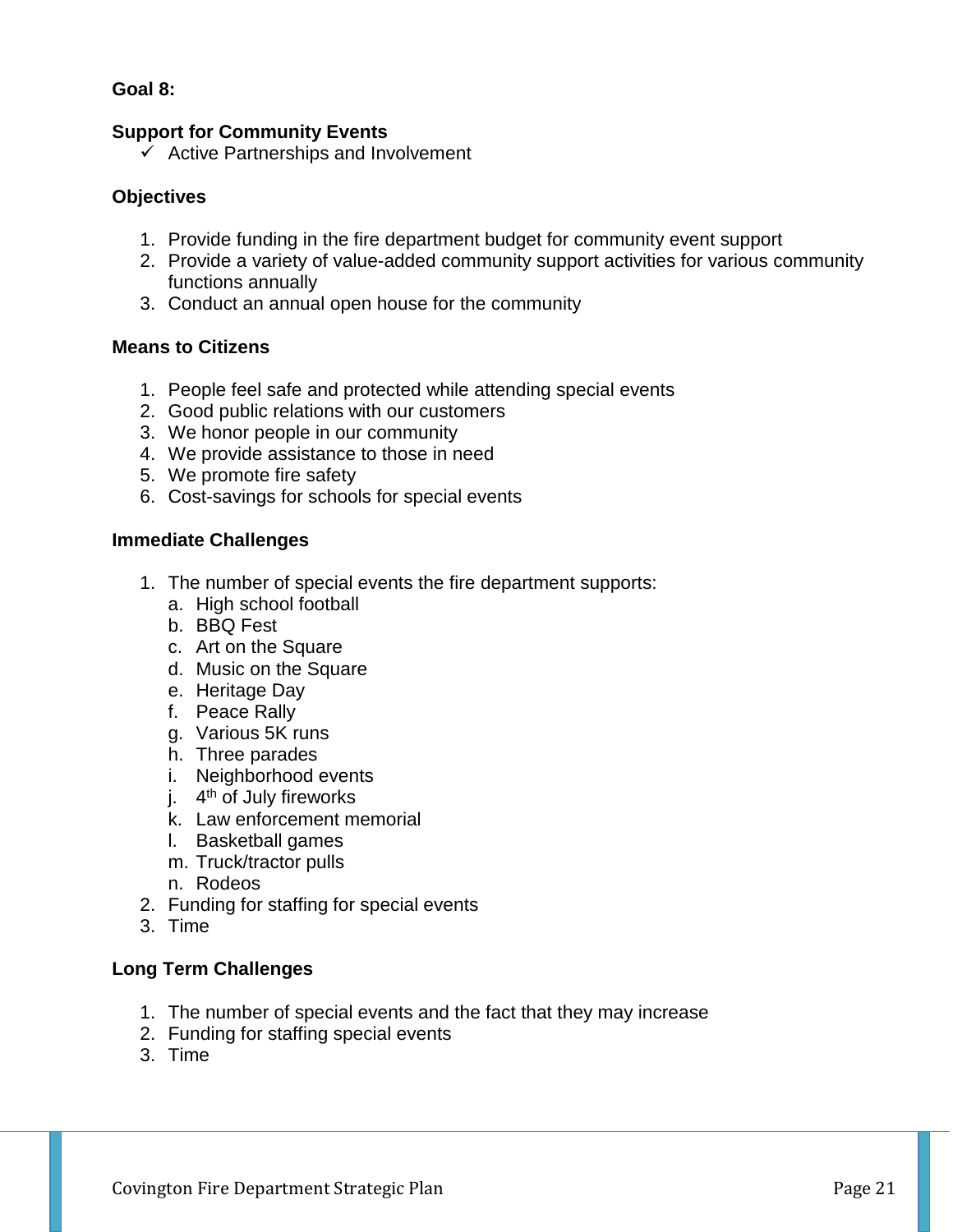- 1. Provide support for specific events including but not limited to the High school football, BBQ Fest, Art on the Square, Music on the Square, Heritage Day, Peace Rally, various 5K runs, three parades, neighborhood events, the 4th of July fireworks, law enforcement memorial, basketball games, truck/tractor pulls, and rodeos
- 2. Provide fire and EMS stand-by at community events
- 3. Establish a budget for community events

- 1. Provide support for specific events including but not limited to the High school football, BBQ Fest, Art on the Square, Music on the Square, Heritage Day, Peace Rally, various 5K runs, three parades, neighborhood events, the 4th of July fireworks, law enforcement memorial, basketball games, truck/tractor pulls, and rodeos
- 2. Expand the fire department's public education program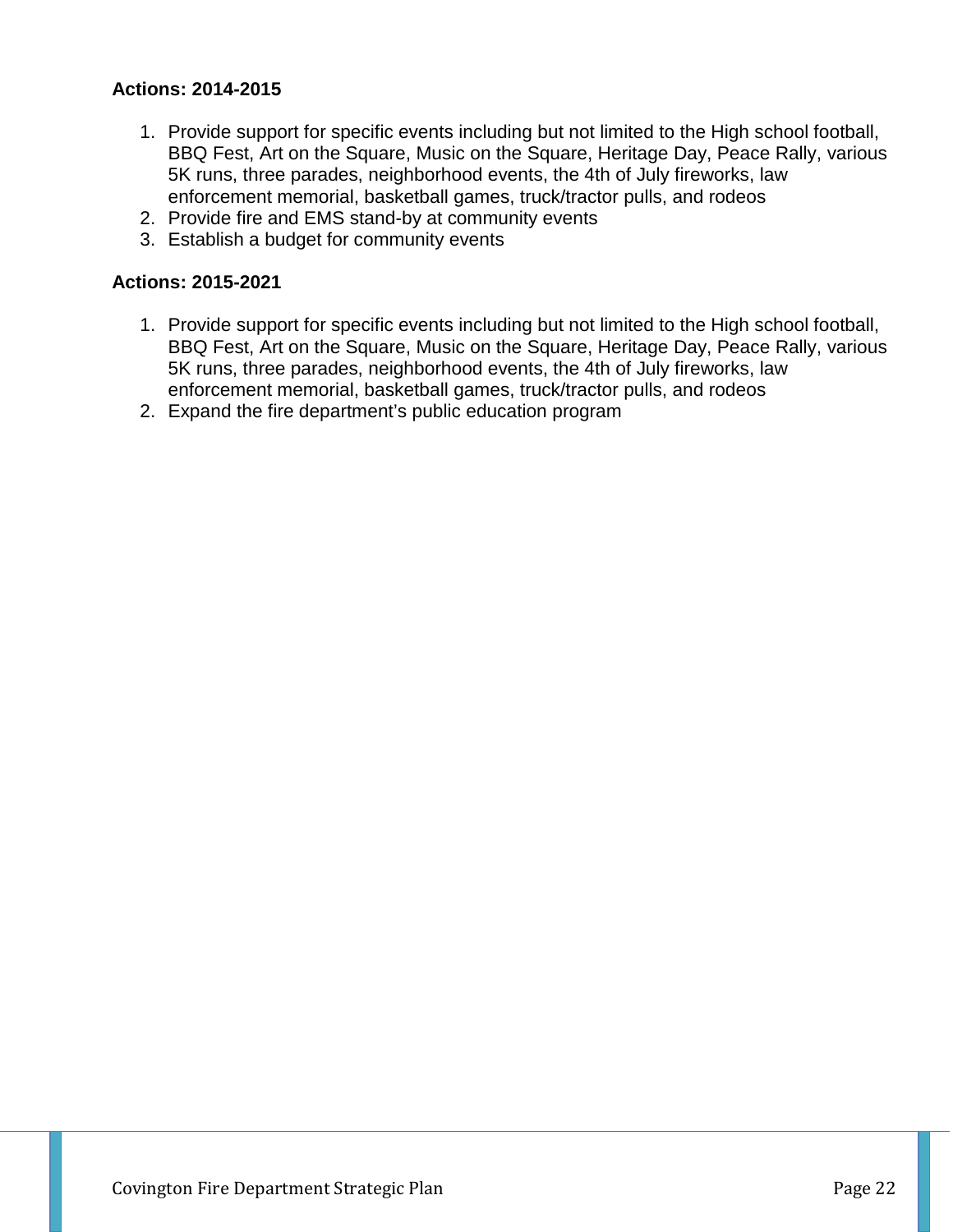#### <span id="page-23-0"></span>**Major Challenges**

These are the major challenges the city and the fire department are facing over the next five years.

- 1. Staffing
- 2. Need for a Capital Improvements Program
- 3. Need to replace 22 year old engine
- 4. Increasing call volume, especially non-emergency responses
- 5. Aging population
- 6. On-going station maintenance needs
- 7. Budget levels of funding needed to support a full-service, all-hazards fire department
- 8. Decreasing tax revenue: some businesses are closing, residential and commercial growth is minimal, and industrial growth is up slightly
- 9. Training modern training center and props required for an adequate in-house training program
- 10.Homes without smoke detectors increase the risk for residential fire fatalities
- 11.Drugs and gangs in the community
- 12.The number of special events requiring fire department support
- 13.Need for a fire department workforce development and succession plan
- 14.Increasing diversity on the fire department through the hiring process
- 15.Age of core fire department personnel (41.35 years) current normal retirement age is 65+
- 16.Minimal to no growth in the commercial and industrial sector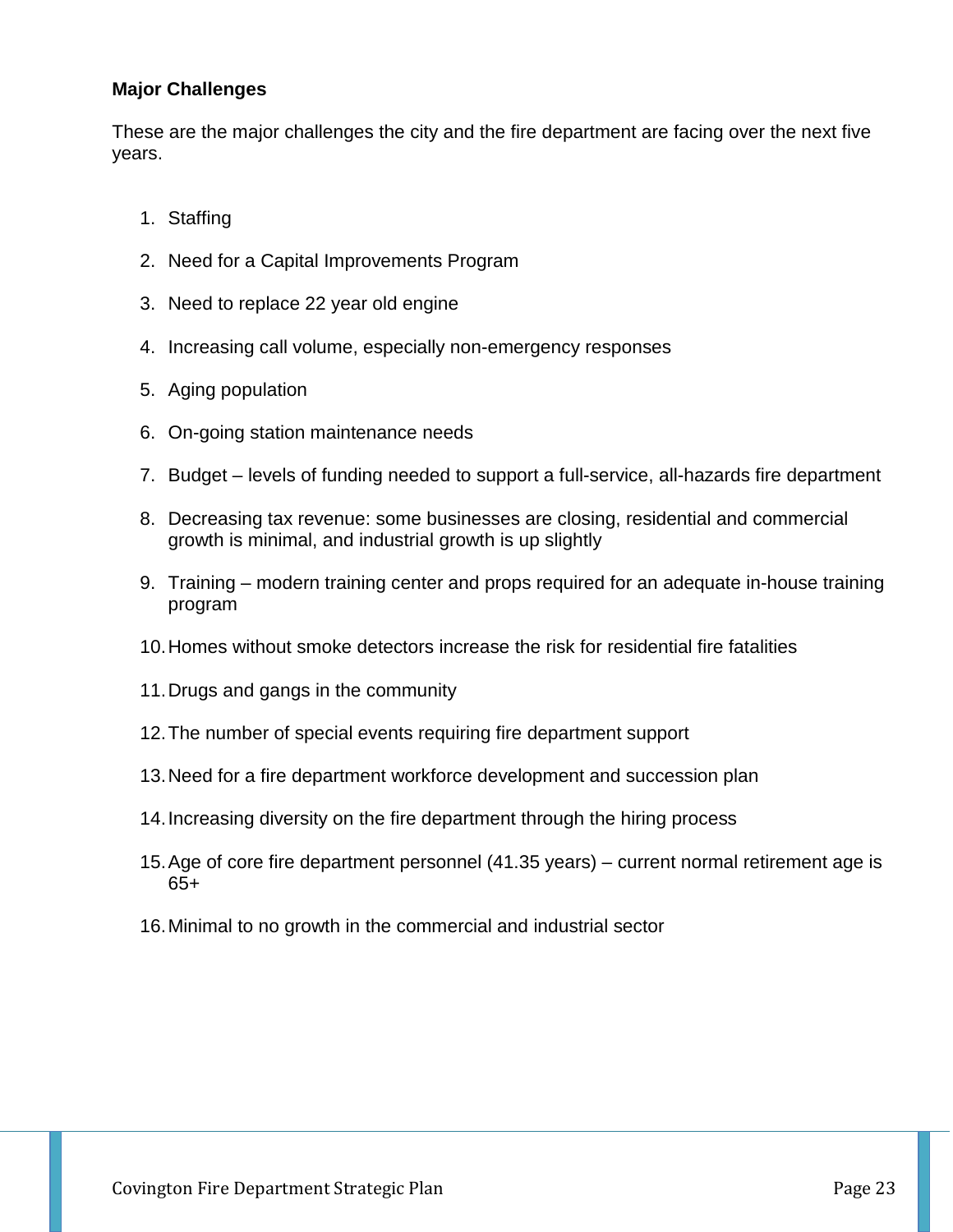#### <span id="page-24-0"></span>**Projects and Issues in Progress**

These are the department projects underway currently.

- 1. Additional specialized training opportunities for fire department personnel
	-
	-
	-

2. Vial of Life program

- Hazmat program Pre-plans
- 3. Standard Operating Procedures manual update
- 4. National Incident Management System (NIMS) implementation
- 5. Promotional processes for assistant administrative chief, fire lieutenant, and driver
- 6. AFG grant for ladder truck
- 7. Station remodeling/mold remediation
- 8. Additional staffing
- 9. Volunteer recruitment
- 10.Bridge option for TCRS public safety retirement plan
- 11.Pre-fire plan program
- Rope rescue Officer development
- Fire investigation Confined space rescue
- Fire inspector TN-Task Force 1
	-

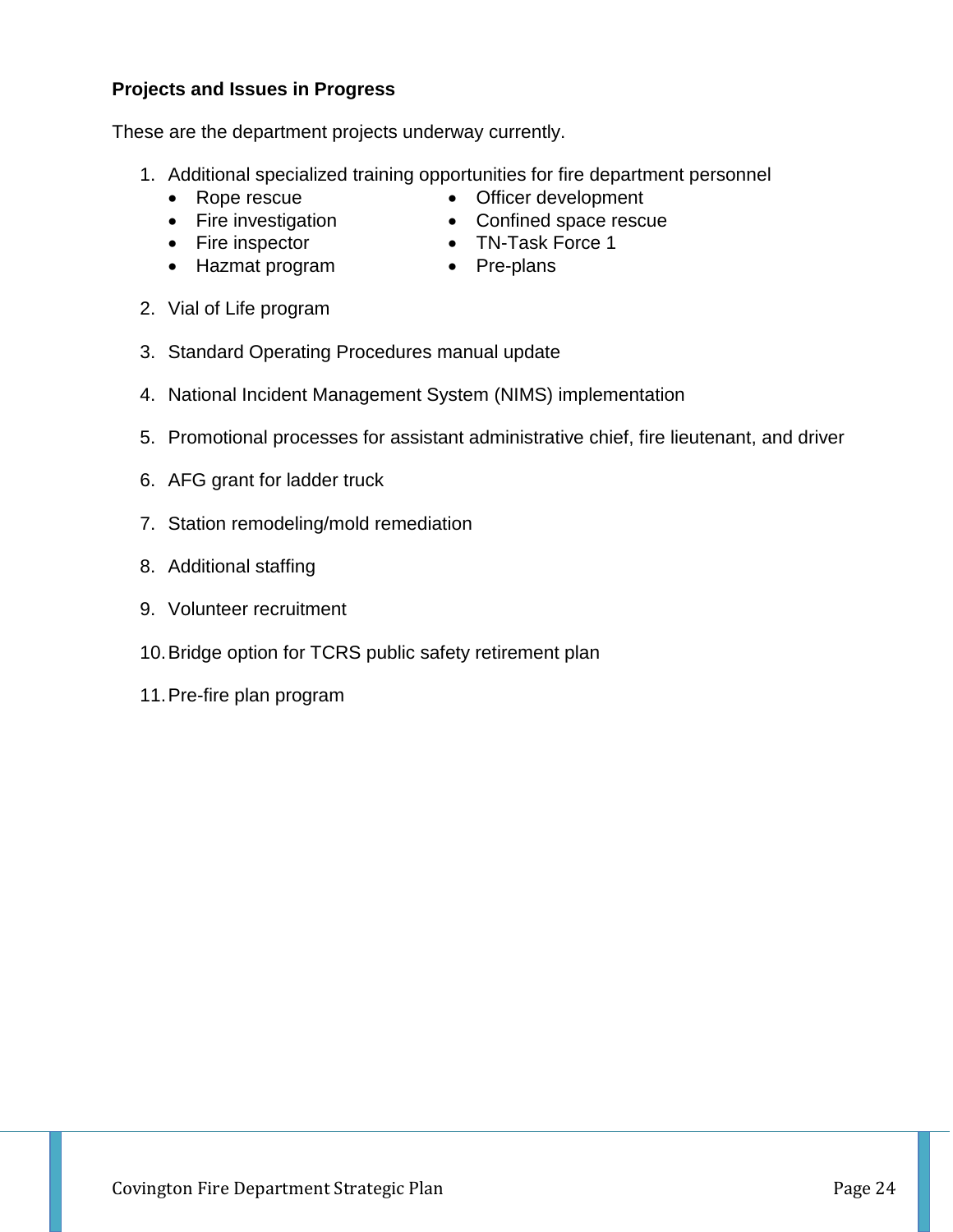<span id="page-25-0"></span>

|                                                  | <b>RESPONSIBLE FOR</b>               |
|--------------------------------------------------|--------------------------------------|
|                                                  | <b>IMPLEMENTATION</b>                |
| <b>ACTIONS</b>                                   | (Key leader listed first)            |
| New ladder truck: develop specifications and     | <b>Apparatus Committee</b>           |
| take bids on new ladder truck, and administer    |                                      |
| the AFG grant                                    |                                      |
| Complete the remodeling/mold remediation         | <b>Inspector Sammy Beasley</b>       |
| projects at both fire stations                   |                                      |
| Complete the promotional process for             | <b>Fire Chief Michael Naifeh</b>     |
| administrative assistant chief, fire lieutenant, |                                      |
| and driver                                       |                                      |
| Training program to provide 192 hours of         | Lt. Richard Griggs                   |
| company training annually for all personnel      |                                      |
| Training program to provide 18 hours of drills   | Lt. Richard Griggs                   |
| annually for all personnel                       |                                      |
| Complete pre-fire plans on 100% of               | Inspector Sammy Beasley and          |
| commercial, industrial, and institutional        | company personnel                    |
| occupancies                                      |                                      |
| Conduct annual hydrant inspection and testing    | Driver Jeremy Channel, Firefighter   |
|                                                  | <b>Brad Dunavant and company</b>     |
|                                                  | personnel                            |
| Recruit at least 15 new volunteers from the 25   | <b>Fire Chief Michael Naifeh</b>     |
| applications received                            |                                      |
| Increase community safety and fire department    | <b>Fire Chief Michael Naifeh</b>     |
| capability by adding three additional full-time  |                                      |
| firefighters                                     |                                      |
| Develop a Capital Improvements Program           | <b>Fire Chief Michael Naifeh</b>     |
| (CIP) budget                                     |                                      |
| Complete transition process for new fire chief   | <b>Fire Chief Michael Naifeh</b>     |
| City adoption of out-of-rank policy              | Fire Chief Michael Naifeh            |
| Complete the review and update of the SOP        | <b>SOP Committee and Fire Chief</b>  |
| manual                                           | Michael Naifeh                       |
| Stabilizing city expenditures                    | Mayor Hanson and Fire Chief Michael  |
|                                                  | <b>Naifeh</b>                        |
| Establish an annual firefighter awards and       | <b>CARE Coordinator Mark Heaston</b> |
| recognition banquet                              |                                      |
| Maintain all required certifications for fire    | Lt. Richard Griggs                   |
| personnel                                        |                                      |
| Provide training for fire personnel to maintain  | Lt. Richard Griggs                   |
| current certifications in rope and confined      |                                      |
| space rescue                                     |                                      |
| Maintaining current equipment                    | Driver Jeremy McDivitt and Apparatus |
|                                                  | Committee                            |
| Continue to participate in Homeland Security     | Captain Tommy Dunavant               |
| District 11                                      |                                      |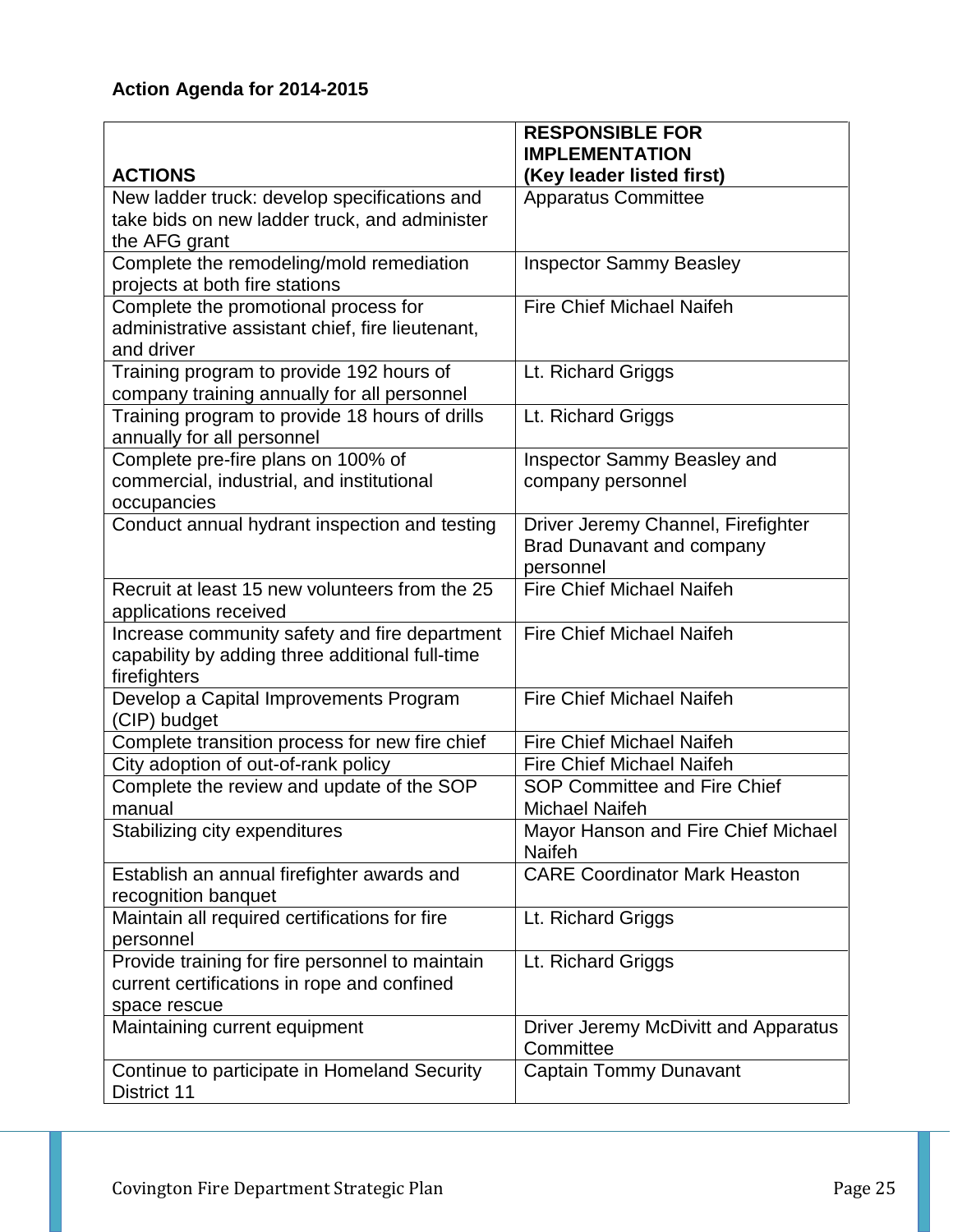|                                                                                        | <b>RESPONSIBLE FOR</b>                             |
|----------------------------------------------------------------------------------------|----------------------------------------------------|
| <b>ACTIONS</b>                                                                         | <b>IMPLEMENTATION</b><br>(Key leader listed first) |
| Maintain interoperability with other key                                               | <b>Fire Chief Michael Naifeh</b>                   |
| agencies                                                                               |                                                    |
| <b>Continue TIER II reporting</b>                                                      | <b>Inspector Sammy Beasley</b>                     |
| Coordinate with Tipton County on Covington's                                           | <b>Fire Chief Michael Naifeh</b>                   |
| emergency operations plan                                                              |                                                    |
| Maintain all documentation and paperwork                                               | <b>Captain Tommy Dunavant</b>                      |
| required by TEMA and FEMA                                                              |                                                    |
| Teach a CERT class in conjunction with HOSA                                            | Lt. Richard Griggs                                 |
| and for the public                                                                     |                                                    |
| Provide a variety of public speaking and fire                                          | <b>CARE Coordinator Mark Heston</b>                |
| safety programs upon request                                                           |                                                    |
| Maintain Facebook page, Instagram, and                                                 | <b>Firefighter Lee Wallace</b>                     |
| Twitter account for fire safety messages                                               |                                                    |
| <b>Conduct Fire Prevention Week activities</b>                                         | Lt. Richard Griggs                                 |
| Apply for a FEMA fire prevention and safety                                            | <b>Firefighter Lee Wallace</b>                     |
| grant                                                                                  |                                                    |
| Provide support for a variety of special events                                        | Fire Chief Michael Naifeh and shift                |
|                                                                                        | captains                                           |
| Provide EMS stand-by at community events                                               | Fire Chief Michael Naifeh and shift                |
|                                                                                        | captains                                           |
| Provide medical care at motor vehicle crashes                                          | Company personnel                                  |
| Provide scene safety and traffic control at                                            | Company personnel                                  |
| motor vehicle crashes                                                                  |                                                    |
| Provide lift assist upon request                                                       | Company personnel                                  |
| Assist ambulance crews with patient care and                                           | Company personnel                                  |
| transport as needed                                                                    |                                                    |
| Serve as a Safe Haven location for abandoned                                           | Company personnel                                  |
| newborn babies                                                                         |                                                    |
| Assist businesses, schools, hospitals, and<br>others with fire alarm evacuation drills | <b>Inspector Sammy Beasley</b>                     |
| Participate in fire protection system acceptance                                       | <b>Inspector Sammy Beasley</b>                     |
| tests                                                                                  |                                                    |
|                                                                                        |                                                    |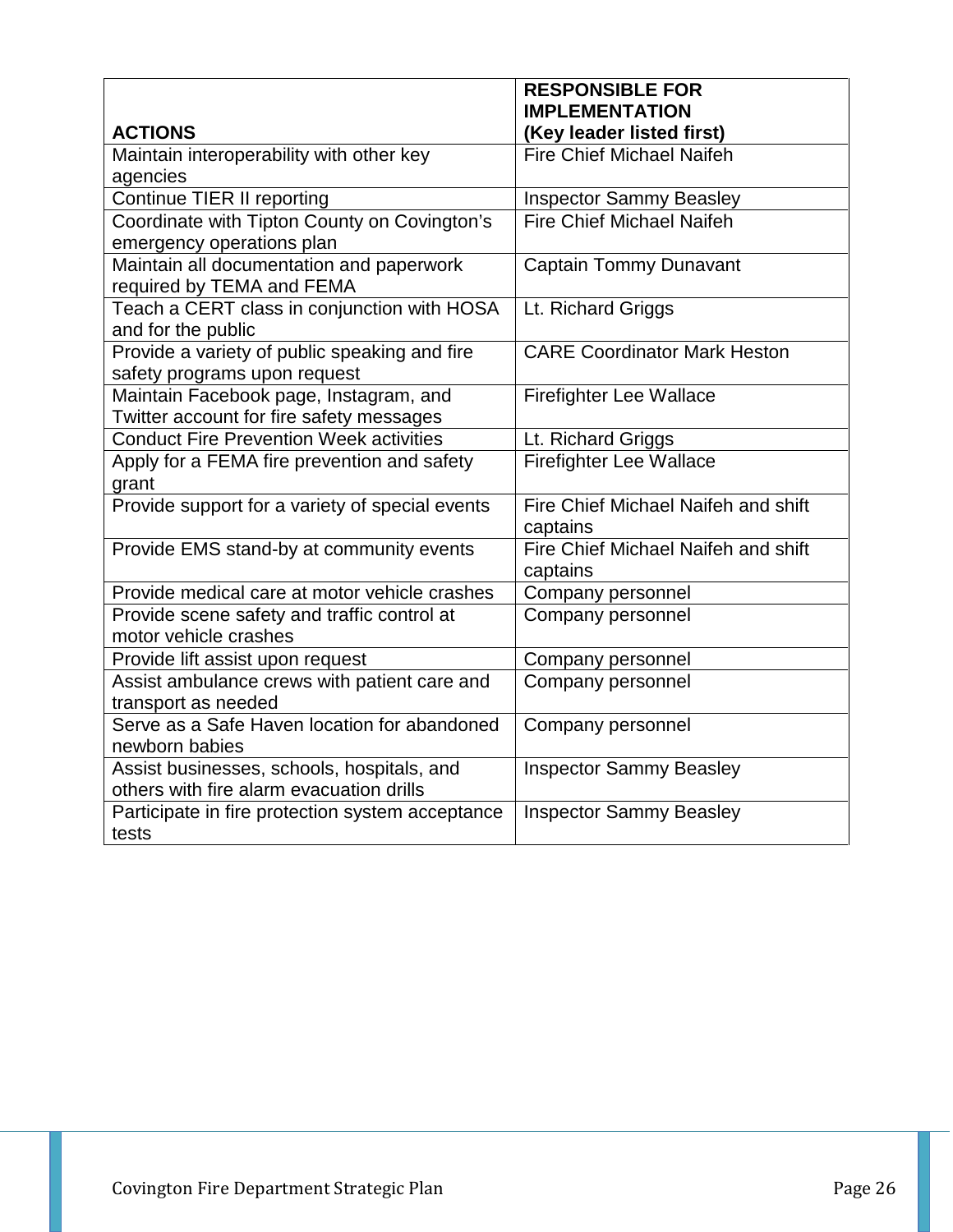### <span id="page-27-0"></span>**Department Successes 2014-2015**

| <b>Success:</b><br>Impacts:        | <b>No Civilian or Firefighter Fatalities</b><br>Families saved from the loss of a loved one<br>$\bullet$<br>Residents fell safe and secure in their homes<br>$\bullet$<br>Firefighters work smartly and safely to reduce the inherent risk of the<br>$\bullet$<br>job                                                                                                                                                                                                                                                                                                                                                                                            |
|------------------------------------|------------------------------------------------------------------------------------------------------------------------------------------------------------------------------------------------------------------------------------------------------------------------------------------------------------------------------------------------------------------------------------------------------------------------------------------------------------------------------------------------------------------------------------------------------------------------------------------------------------------------------------------------------------------|
| <b>Success:</b><br><b>Impacts:</b> | <b>Smoke Alarm Installation Program</b><br>Improves level of fire safety in the community<br>$\bullet$<br>Documented lives saved when occupants alerted by smoke detectors<br>$\bullet$<br>provided by the fire department<br>Assists in keeping fire fatalities at zero and increases the chances of<br>$\bullet$<br>surviving a fire<br>Minimal cost - smoke alarms acquired through state fire marshal's<br>$\bullet$<br>office or grants<br>Provides opportunity for firefighters to interact with the public<br>$\bullet$<br>Builds goodwill in the community<br>$\bullet$<br>Helps reduce property loss through early detection and reporting<br>$\bullet$ |
| Success:<br>Impacts:               | <b>Grant for New ladder Truck</b><br>Received Assistance to Firefighters Grant (AFG) for \$579,423 for the<br>$\bullet$<br>purchase of a new ladder truck<br>Replacing a 28 year old ladder truck that outlived its useful life<br>$\bullet$<br>Improved capability with more compartment space<br>$\bullet$<br>Personnel respond in a safer, newer, more dependable vehicle<br>$\bullet$<br>Improved morale and pride for fire department personnel<br>$\bullet$<br>Grant provides a new fire truck that will serve the city for 20 years at a<br>$\bullet$<br>fraction of the cost of the apparatus                                                            |
| <b>Success:</b><br>Impacts:        | <b>Maintained Class 4 ISO Rating</b><br>The Covington Fire Department is in the top 20% of all fire departments<br>in Tennessee<br>Residents and business owners pay competitive rates for fire insurance                                                                                                                                                                                                                                                                                                                                                                                                                                                        |
| <b>Success:</b><br>Impacts:        | <b>Fire Department Chaplain Program</b><br>Gives personnel an avenue in which to discuss personal issues that<br>$\bullet$<br>may arise after a traumatic or stressful call<br>Provides access to critical incident stress management counseling<br>$\bullet$<br>resources<br>Provides access to resources available through the Tennessee<br><b>Federation of Fire Chaplains</b>                                                                                                                                                                                                                                                                                |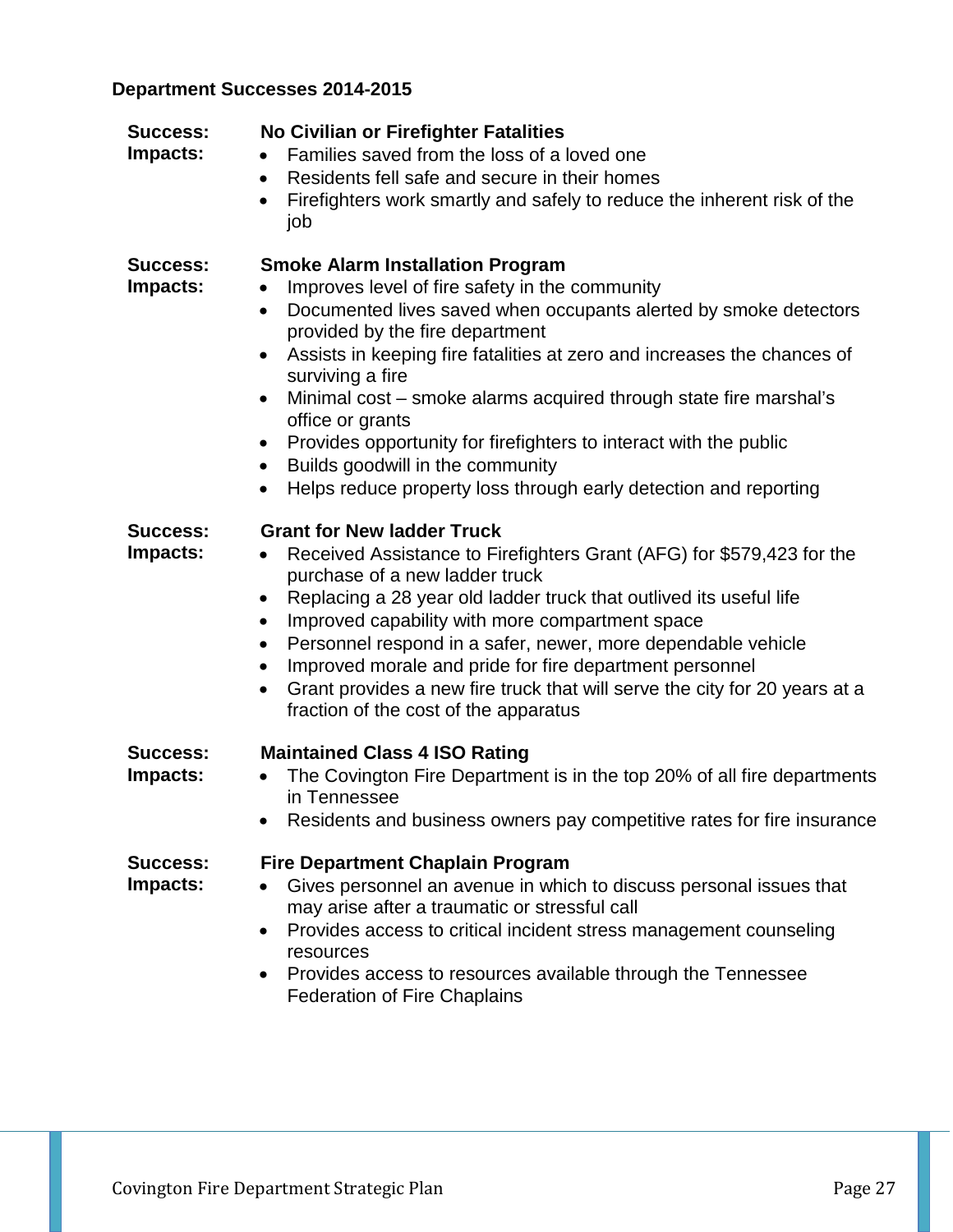| <b>Success:</b>             | All Personnel with EMT-IV Certification Advanced to Advanced EMT<br><b>Certification</b>                                                                                                                                                                                                                                                                                                                                                                                                                                                                       |
|-----------------------------|----------------------------------------------------------------------------------------------------------------------------------------------------------------------------------------------------------------------------------------------------------------------------------------------------------------------------------------------------------------------------------------------------------------------------------------------------------------------------------------------------------------------------------------------------------------|
| Impacts:                    | Professionalism of Personnel: Increased the knowledge, skills, and<br>abilities of the fire department's medically trained personnel                                                                                                                                                                                                                                                                                                                                                                                                                           |
|                             | Fire department able to provide a higher level of emergency medical<br>$\bullet$<br>care                                                                                                                                                                                                                                                                                                                                                                                                                                                                       |
|                             | Patients receive more advanced care to relieve pain and suffering                                                                                                                                                                                                                                                                                                                                                                                                                                                                                              |
| <b>Success:</b><br>Impacts: | <b>Hiring of New Fire Chief</b><br>Brings a new direction to the fire department<br>Provides fire department personnel with an idea of where they, and the<br>$\bullet$<br>fire department, will be in 5, 10, and 15 years<br>Brings professionalism in addressing employees, citizens, and the<br>$\bullet$<br>Board of Mayor and Aldermen<br>Brings unprecedented training and experience to the fire department                                                                                                                                             |
| <b>Success:</b><br>Impacts: | Placing Rescue 1, Rescue 2, and a new Brush Truck in Service<br>Personnel respond in safer, newer, more dependable vehicles<br>Improved morale and pride for fire department personnel<br>$\bullet$                                                                                                                                                                                                                                                                                                                                                            |
| <b>Success:</b><br>Impacts: | <b>Red Dot Program</b><br>For participating households provides fire department personnel with<br>$\bullet$<br>rapid access to patient medical information<br>Assists first responders in identifying medical needs of unconscious<br>$\bullet$<br>patients<br>Improved patient care and recordkeeping<br>Builds goodwill in the community<br>$\bullet$                                                                                                                                                                                                        |
| <b>Success:</b><br>Impacts: | <b>Fire Department SOPs Revised and Updated</b><br>Current standard operating procedures (SOP) reviewed and updated<br>$\bullet$<br>New SOPs added to reflect the needs of the fire department<br>$\bullet$<br>Assist in operational and firefighter safety<br>Fire department personnel follow common procedures across all shifts<br>Clearer understanding of rules and regulations for all personnel<br>More effective and efficient operation of the department<br>Improves accountability of fire department personnel<br>Improves fire department morale |
| <b>Success:</b><br>Impacts: | <b>Implemented NIMS Protocol</b><br>The National Incident Management System (NIMS) protocol complies<br>with federal regulations that call for fire departments to use an incident<br>management system<br>Ensures on-scene accountability<br>Keeps personnel safer                                                                                                                                                                                                                                                                                            |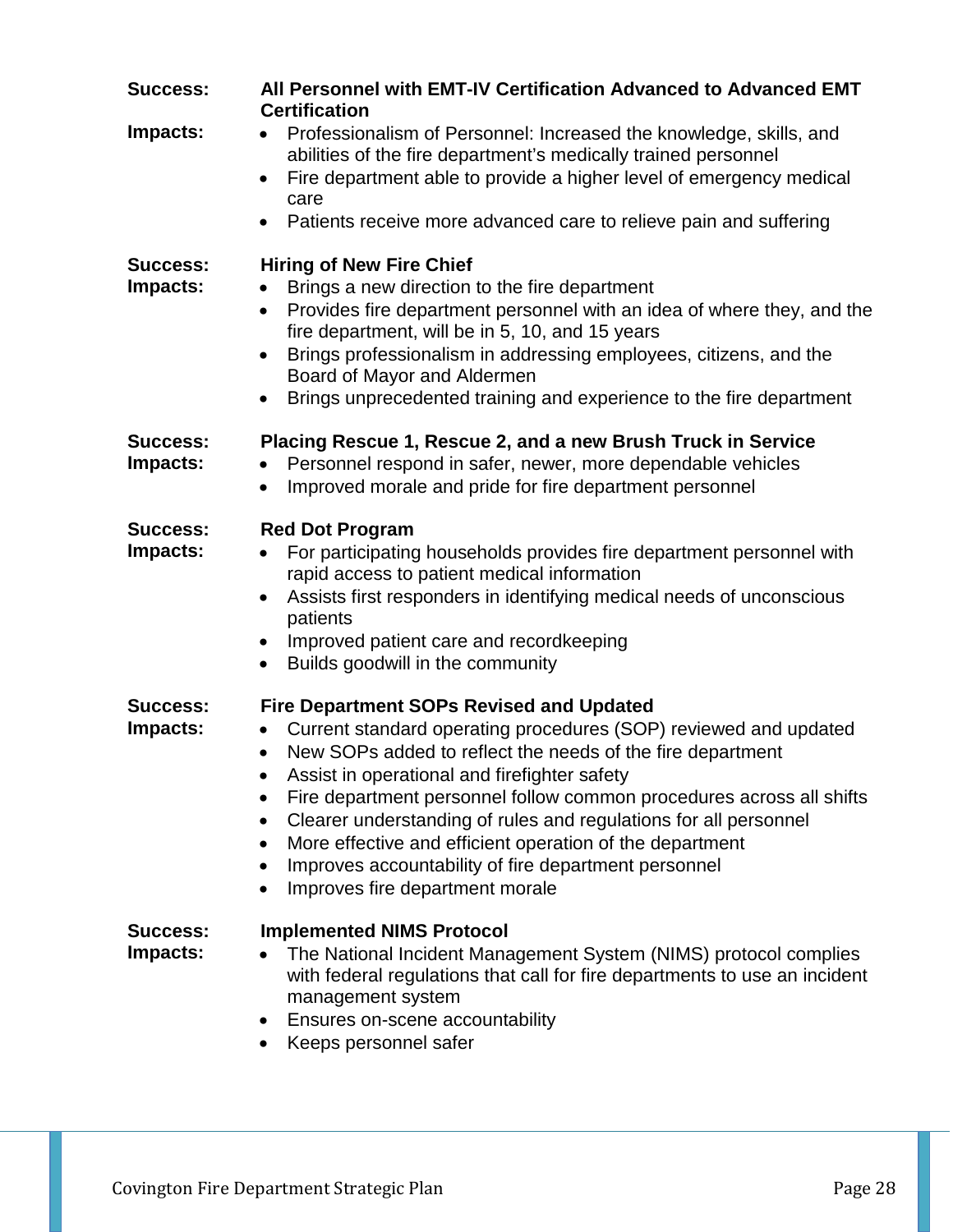| <b>Success:</b><br>Impacts:        | <b>Improved Budget Accountability</b><br>Fire department uses purchase order system for all purchases<br>Ability to track and monitor fire department expenditures and budget<br>line items<br>Tracking of overtime expense<br>Training of maintenance costs<br>$\bullet$<br>Fire department stays within allocated budget<br>Working to increase county fire fee participation from 50% to 90%                                                                                                                                                                                               |
|------------------------------------|-----------------------------------------------------------------------------------------------------------------------------------------------------------------------------------------------------------------------------------------------------------------------------------------------------------------------------------------------------------------------------------------------------------------------------------------------------------------------------------------------------------------------------------------------------------------------------------------------|
| <b>Success:</b><br>Impacts:        | <b>Hazmat Team</b><br>Covington is prepared for response – Hometown Security equals<br><b>Homeland Security</b><br>Addresses a significant risk to the community from hazardous materials<br>$\bullet$<br>accidents in truck and rail transportation and fixed facility incidents<br>All-hazards approach to community safety<br>Fire department personnel have the right training and equipment<br>needed for a professional response to hazardous materials incidents<br>County increased funding for Hazmat by \$10,000<br>Tipton and Lauderdale Counties protected by the CFD Hazmat team |
| <b>Success:</b><br>Impacts:        | Improved Communication Between the Fire Department and the<br><b>Board of Mayor and Aldermen</b><br>More transparency between the fire chief and city hall                                                                                                                                                                                                                                                                                                                                                                                                                                    |
| <b>Success:</b><br>Impacts:        | <b>Strategic Planning Session</b><br>First strategic planning session in the history of the fire department<br>$\bullet$<br>Sets the course for mission and vision statements<br>Establishes short and long range plan for the fire department<br>$\bullet$<br>Increases professionalism in fire department administrative ranks<br>$\bullet$<br>Allows for annual reporting<br>$\bullet$                                                                                                                                                                                                     |
| <b>Success:</b><br><b>Impacts:</b> | Positive Relationship Between the High School and Dyersburg State<br><b>Community College</b><br>Fire science program to train young people for possible fire service<br>career<br>CERT program taught through HOSA (Health Occupations Students of<br>$\bullet$<br>America)                                                                                                                                                                                                                                                                                                                  |
| <b>Success:</b><br><b>Impacts:</b> | <b>CERT Program</b><br>Trains residents to be more self-sufficient in a disaster situation where<br>the response of city resources will be delayed or absent<br>Builds relationships between the community and the fire department<br>$\bullet$<br>Improves the resilience of the community in the event of a disaster                                                                                                                                                                                                                                                                        |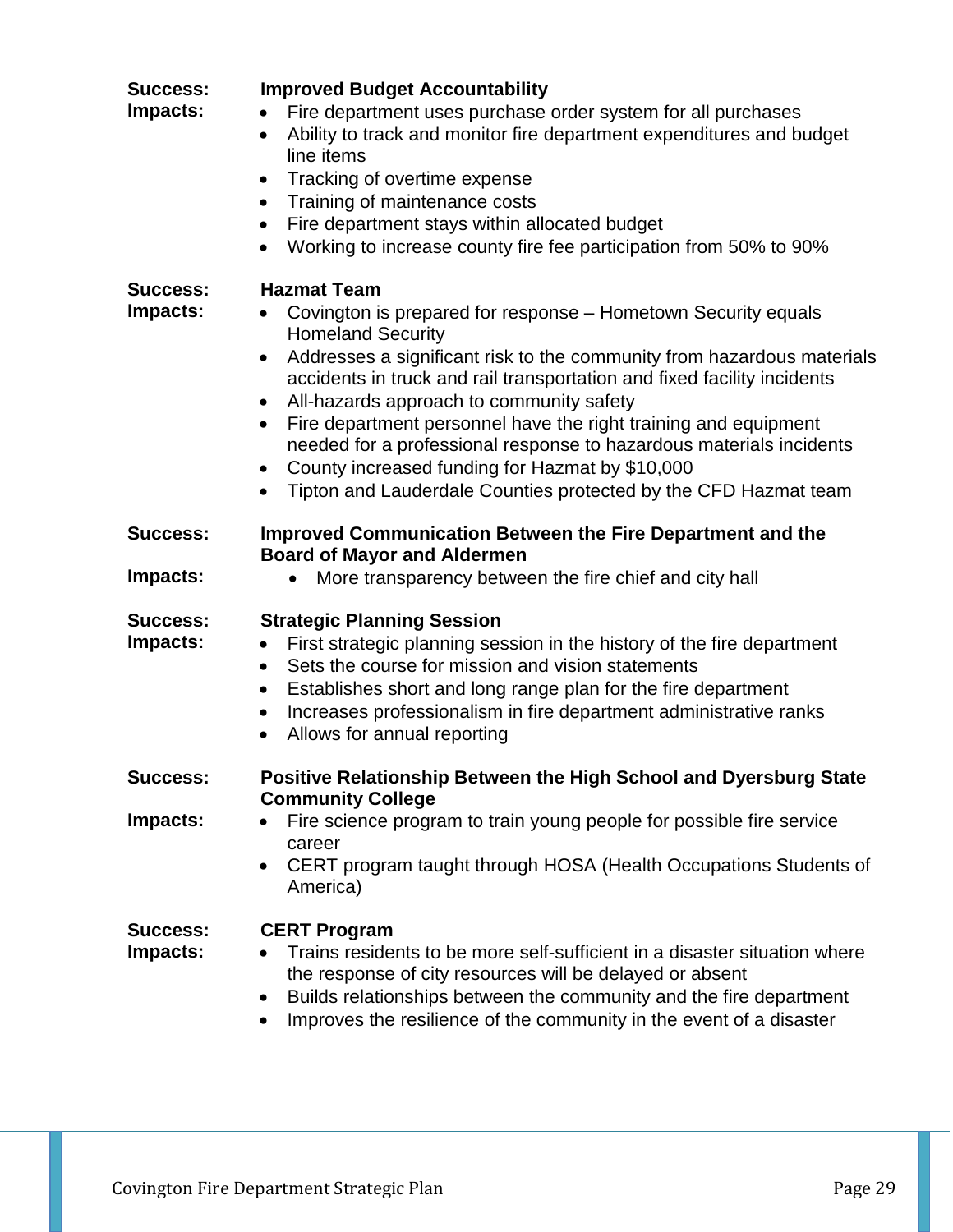| Success:<br>Impacts:        | <b>Job Descriptions</b><br>Developed job descriptions for administrative assistant chief, fire<br>lieutenant, and fire driver<br>Sets the standard for future promotions and professional development<br>$\bullet$                                                                                                                                                                          |
|-----------------------------|---------------------------------------------------------------------------------------------------------------------------------------------------------------------------------------------------------------------------------------------------------------------------------------------------------------------------------------------------------------------------------------------|
| <b>Success:</b><br>Impacts: | <b>Participation in Homeland Security District 11</b><br>Resources and training to assist in responses to hazardous materials<br>$\bullet$<br>incidents such as spills, containment, technical rescue and mitigation of<br>life safety environmental impact issues.<br>Received a Hydratrek water rescue vehicle valued at \$102,000 at no<br>$\bullet$<br>cost to the city                 |
| <b>Success:</b><br>Impacts: | <b>Shelter in Place Program</b><br>Will have structure if a significant incident occurs<br>$\bullet$<br>Builds goodwill in the community<br>$\bullet$                                                                                                                                                                                                                                       |
| <b>Success:</b><br>Impacts: | <b>Standardized Uniform Policy</b><br>Consistent, professional appearance when in public<br>Esprit de corps - moral builder<br>$\bullet$                                                                                                                                                                                                                                                    |
| <b>Success:</b><br>Impacts: | <b>Semiannual Pre-Fire Inspections</b><br>The department conducts 150 pre-fire inspections annually with that<br>number increasing each year as Covington grows.<br>Helps insure citizens and visitors are safe in the city's businesses,<br>$\bullet$<br>restaurants, apartment complexes, churches, schools, etc.                                                                         |
| <b>Success:</b><br>Impacts: | <b>Fire Department AEMT in Paramedic School</b><br>First fire department Advanced EMT is in paramedic school<br>$\bullet$<br>Sets foundation for staffing fire department apparatus with advanced<br>$\bullet$<br>life support capabilities<br>Sets the tone for future EMS service levels                                                                                                  |
| <b>Success:</b><br>Impacts: | <b>Fire Investigation Program</b><br>All fires investigated for cause and origin as required by state law<br>Suspicious fires investigated for possible criminal activity and/or arson<br>$\bullet$<br>Prosecution of arson cases helps keep intentional fires down                                                                                                                         |
| Success:<br>Impacts:        | <b>Social Media Program</b><br>The fire department's use of Facebook, Instagram, and Twitter keeps<br>the community informed and promotes the fire department<br>Inform the public of what we do<br>$\bullet$<br>Used to send information such as warnings and alerts<br>Enhances fire department ability to reach the community with fire<br>$\bullet$<br>prevention messages and programs |